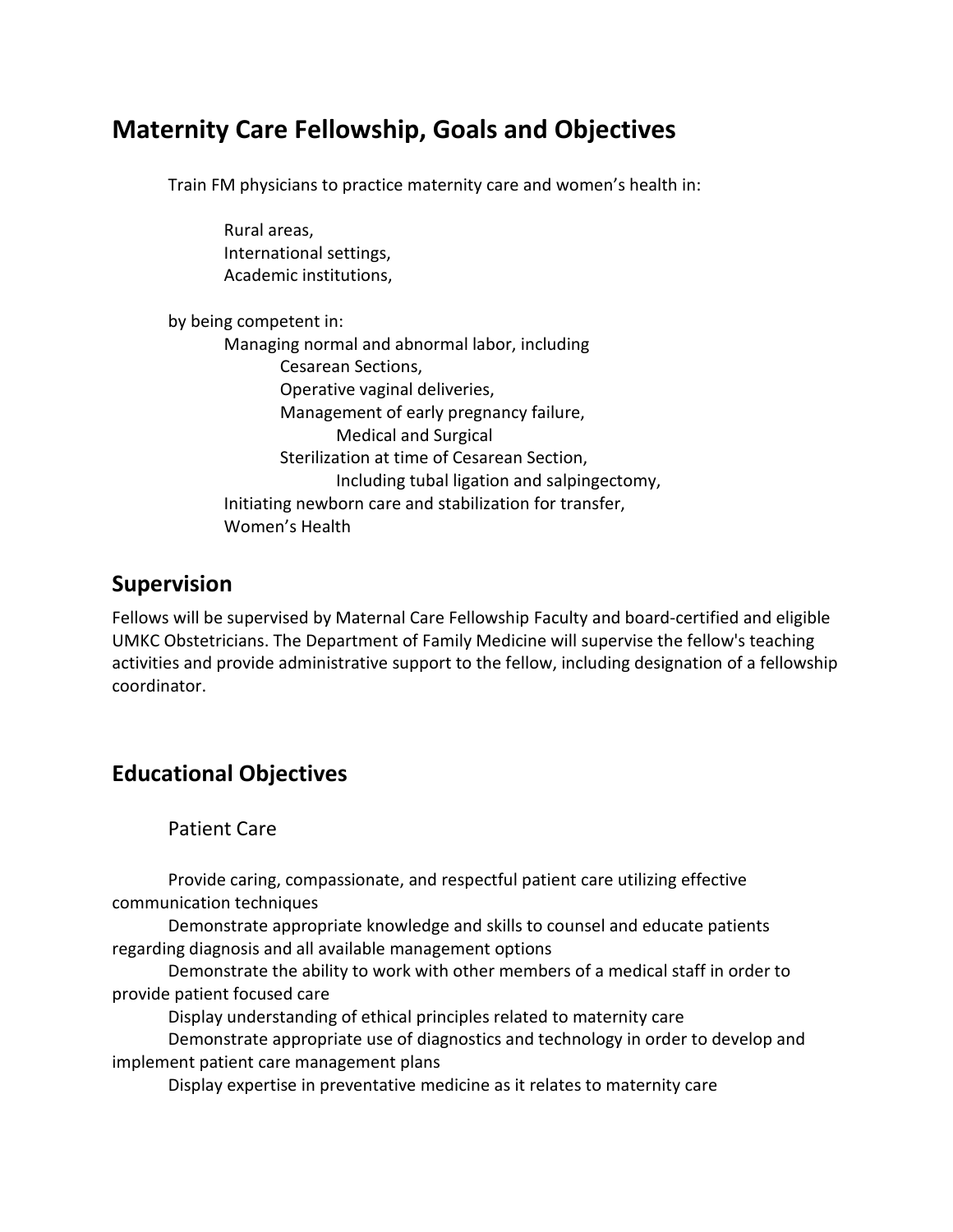### Medical Knowledge

Demonstrate the ability to diagnose and manage conditions pertaining to pregnancy and women's reproductive health

Demonstrate comprehension of established principles and the evolving clinical data in the field of maternity care

Display understanding of the physiology of pregnancy and the postpartum state Display proficiency in obtaining a focused history of a patient presenting with a pregnancy or gynecologic complaint

Confidently perform a focused, comprehensive exam for a maternity or gynecological complaint

Observe and learn common obstetric and gynecologic procedures

### Practiced-Based learning

Demonstrate research skills including critical appraisal of obstetric and gynecologic literature, appropriate research models, writing styles, and publishing and presentation techniques

Display proficiency with utilization of information, technology, and on-line medical information to support personal education

Obtain and utilize information from assigned patient population to improve individual patient care

### Interpersonal and Communication Skills

Exemplify respectful, productive behaviors for functioning as a member of a health care team

Demonstrate therapeutic and compassionate relationships with patients

Demonstrate optimal listening and history taking skills and promote effective education and communication between the fellow and the patient

Communicate intelligently, thoughtfully, and respectfully with patients presenting with pregnancy or women's health complaints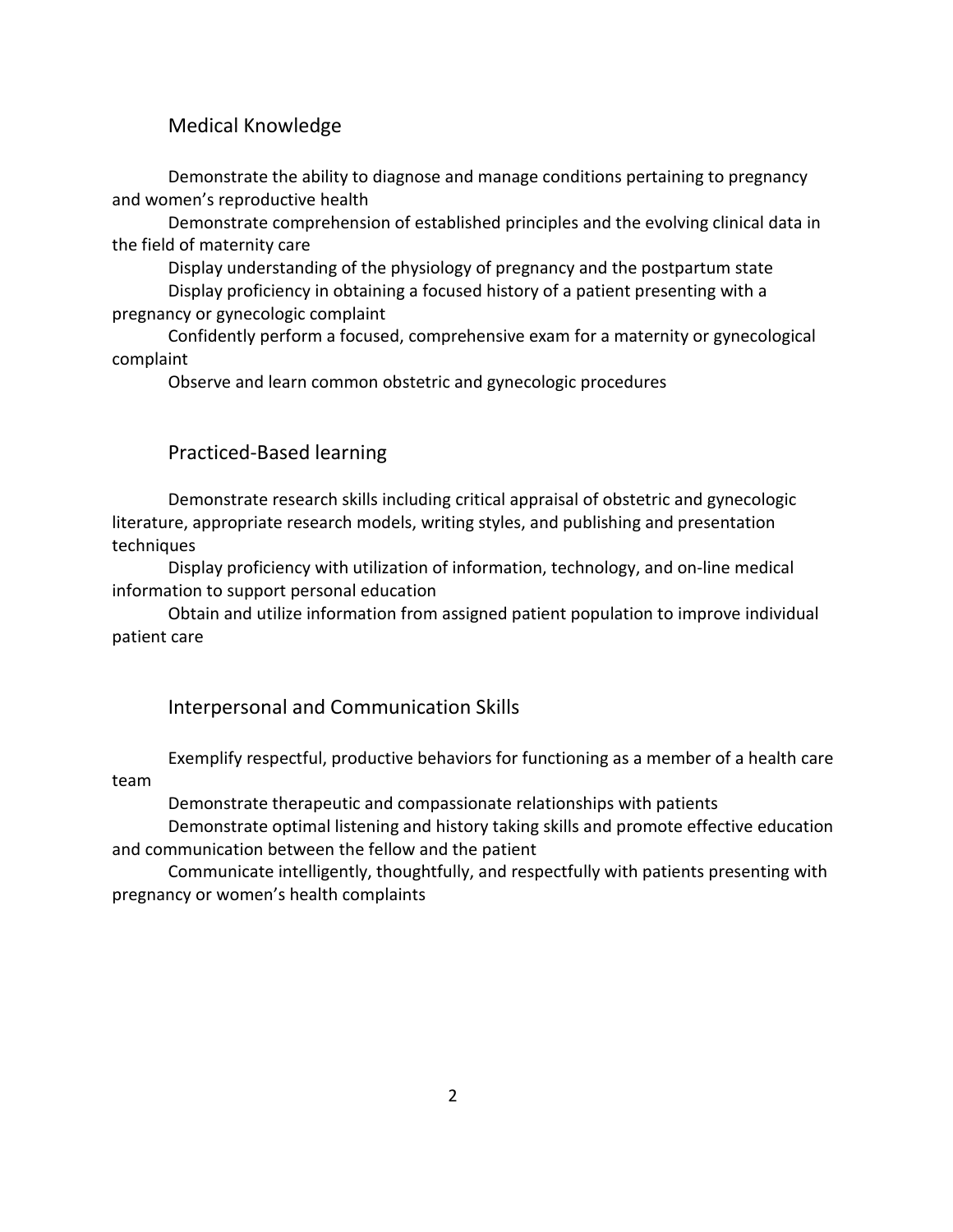### Professionalism

Demonstrate dependability, respect, commitment, compassion, and ethical principles in carrying out the professional responsibilities which accompany this position

Demonstrate responsiveness to the needs of the patient and society that supersedes self-interest

Display sensitivity and responsibility to patients regardless of age, socioeconomic status, or disability

Engage in activities that foster professional growth as a physician

Arrive promptly for all rotation activities and remain until the clinic, lecture, or session is complete

Dress appropriately and professionally for required activities

### System-Based Practice

Illustrate an awareness of the system in which we function and the relationship of that system to the global health care environment

Demonstrate understanding of how the fellow's professional practices effect other agencies and other aspects of health care

Advocate for quality patient care and assist the patient as they negotiate complex medical systems

Recognize when referral is appropriate and facilitate the encounter between consultant and the patient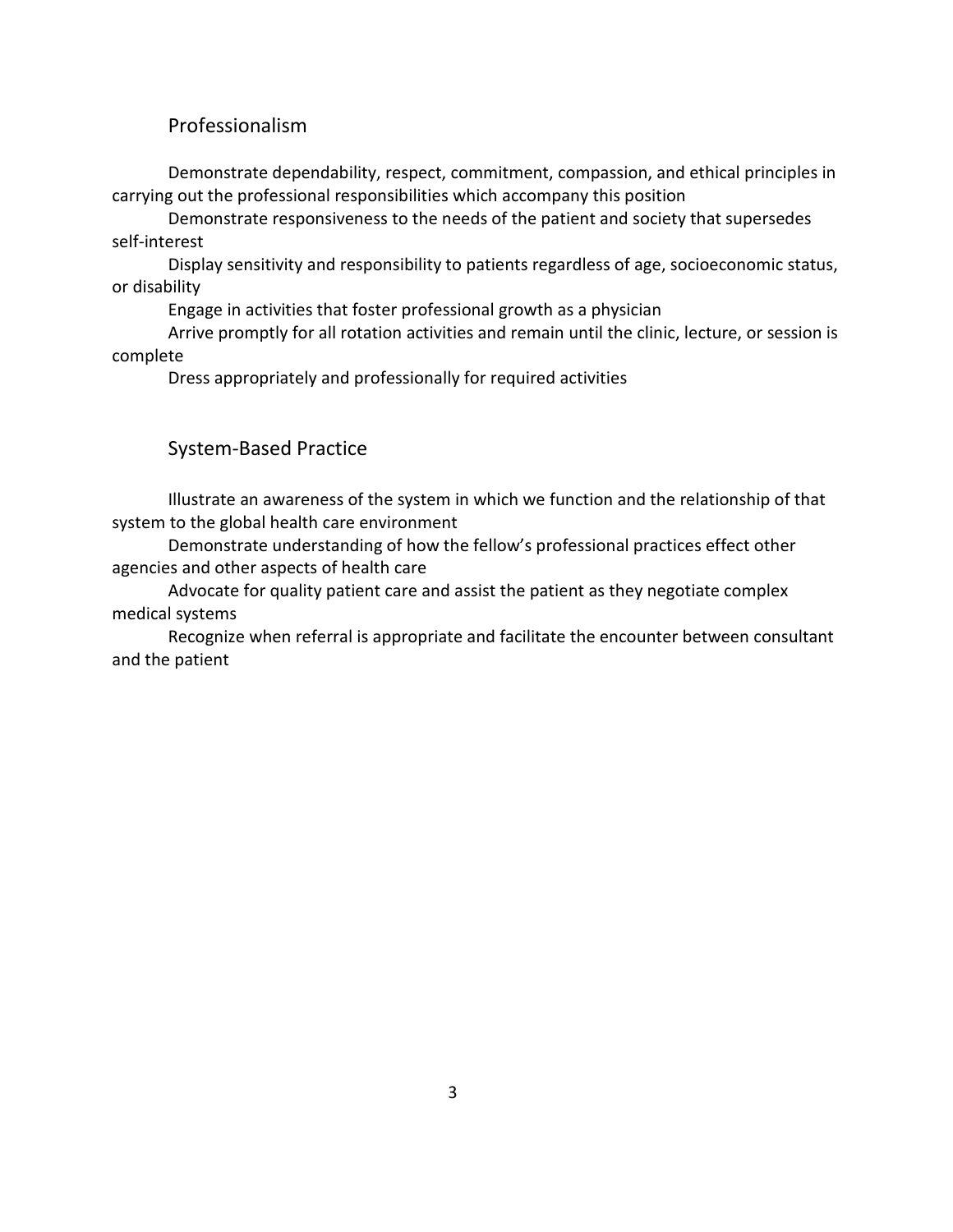# **Fellows Schedule**

Will emphasize education

Fellow A: alternate L&D week/Outpatient week Fellow B: alternate Outpatient week/L&D week

*Reference Call Template on Web site* 

The fellows will participate in:

Antepartum and postpartum care

- Management of gestational diabetes
- Management of pre-eclampsia/gestational hypertension
- Management of preterm labor
- Management of chronic medical conditions in pregnancy
- Management of trial of labor after cesarean (TOLAC)
- Management of postpartum time and fourth stage
- Management of postpartum hemorrhage
- Stabilization and management of neonate

If is expected to become competent in the following Obstetrical Procedures

- Cesarean section
	- And postpartum care
- Operative vaginal delivery
- Spontaneous vaginal delivery
- VBAC
- External cephalic version
- Repair of  $1^{st}$  and  $2^{nd}$  degree laceration
- Repair of  $3^{rd}$  and  $4^{th}$  degree laceration
- Obstetric Ultrasound

Gynecology Experience

- Sterilization procedures
- Medical management of early pregnancy loss
- Surgical management of early pregnancy loss (D&C)
- Contraceptive counseling
- Management of abnormal cervical cytology: colposcopy/LEEP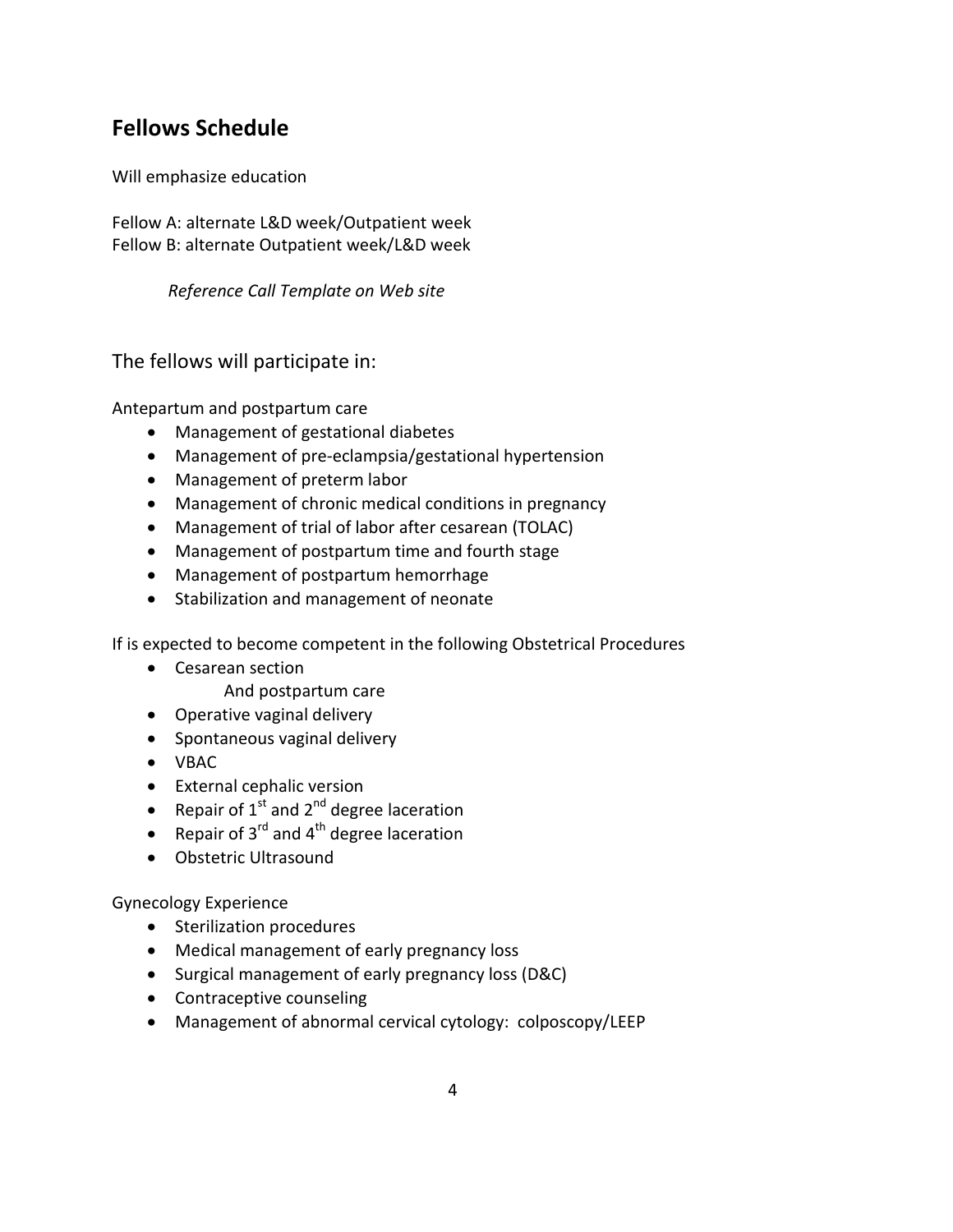Quality Improvement

- Clinical Quality Improvement Project for L&D or Outpatient Obstetrical Care
- Participate in monthly QI meetings
- Participate in Perinatal Safety Meetings with OB department

Structured Study

- Participate in monthly Journal Review
- Arrange and present at weekly Friday morning Strip Review meetings with FM and OB staff
- Complete reading list provided by faculty, Dr Johnson, and give weekly lectures to residents, from reading list
- Friday 1/2 day Strip Review/Admin time
- Friday 1/2 days didactics
- Participate in Simulations
- ALSO certification
- Complete AAFP Women's Health KSA/SAM Women's care

### Teaching

- Supervise and teach medical students and residents, including supervision of all L&D admissions, triage patients, vaginal deliveries, and inpatient rounds when scheduled on L&D
- Present at and attend monthly L&D M&M
- Attend Family Medicine Didactic and present twice per year
- Specific graduation expectations and criteria

Outpatient:

- FM fellow Ob consultation clinic at UHWC 1/2 day every other week (Wednesday morning or afternoon)
- FM fellow Gyn consultation clinic at UHWC  $\frac{1}{2}$  day every other week (Wednesday morning or afternoon)—contraception, EPL, abnormal cervical cytology management
- Ultrasound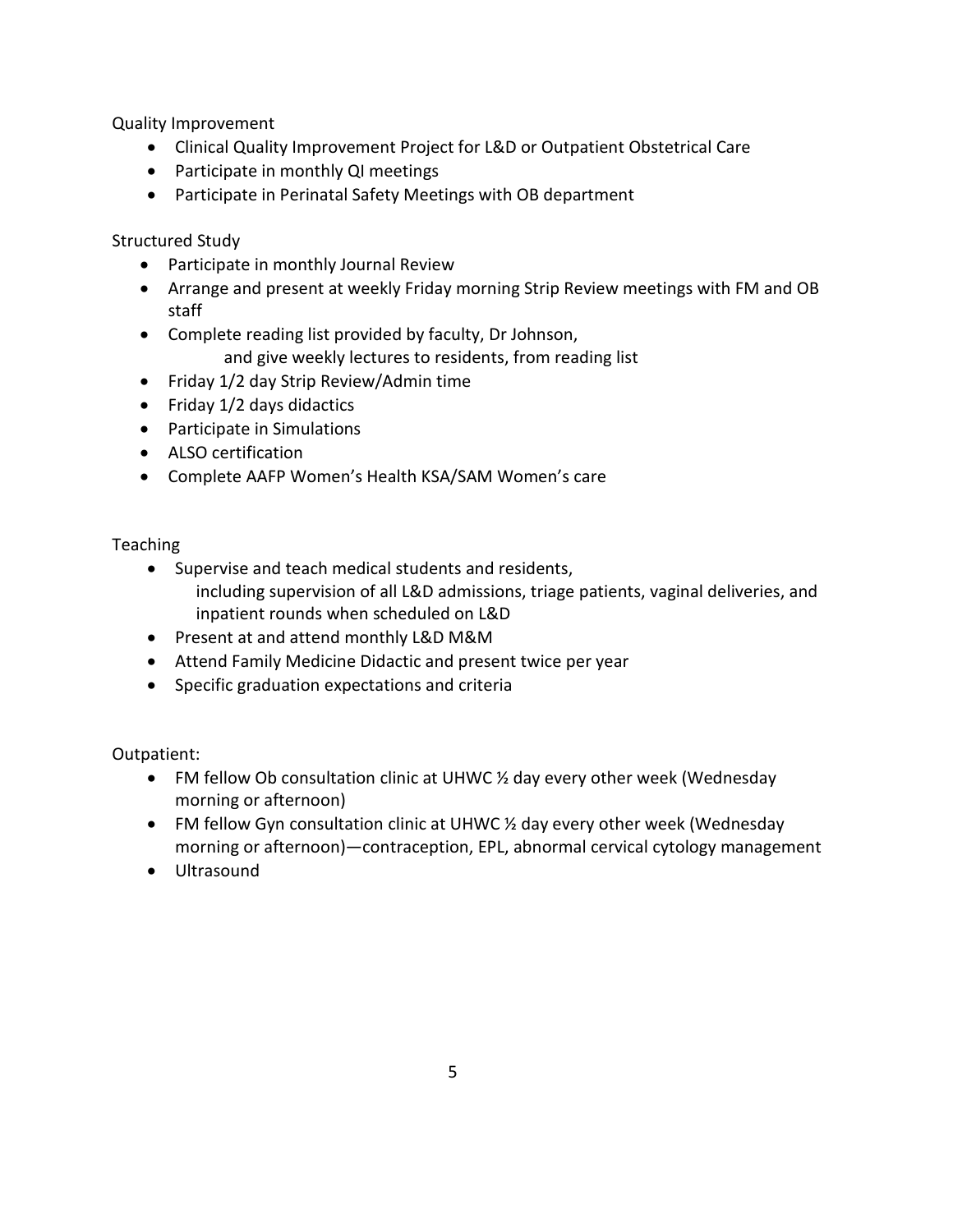## **Faculty oversight and evaluation of Fellow Skill, Professionalism, and Procedural Development**

Quarterly reviews by Fellowship Director and OB co-director

Procedure evaluation forms submitted for each completed C-section and procedure via TIP, to be signed by attending physician

Specific criteria to move to the next level (ex CWRU criteria)

### **Outcomes**

- Fellows will have an academic appointment through the University of Missouri Department of Family Medicine.
- Fellows will develop a manuscript for submission required for completion of the fellowship.
- Fellows will demonstrate competency in the procedural skills required to practice independent operative obstetrics.
- Fellows will demonstrate competency in resuscitation and stabilization of the neonate appropriate for delivery of maternity care in an underserved setting.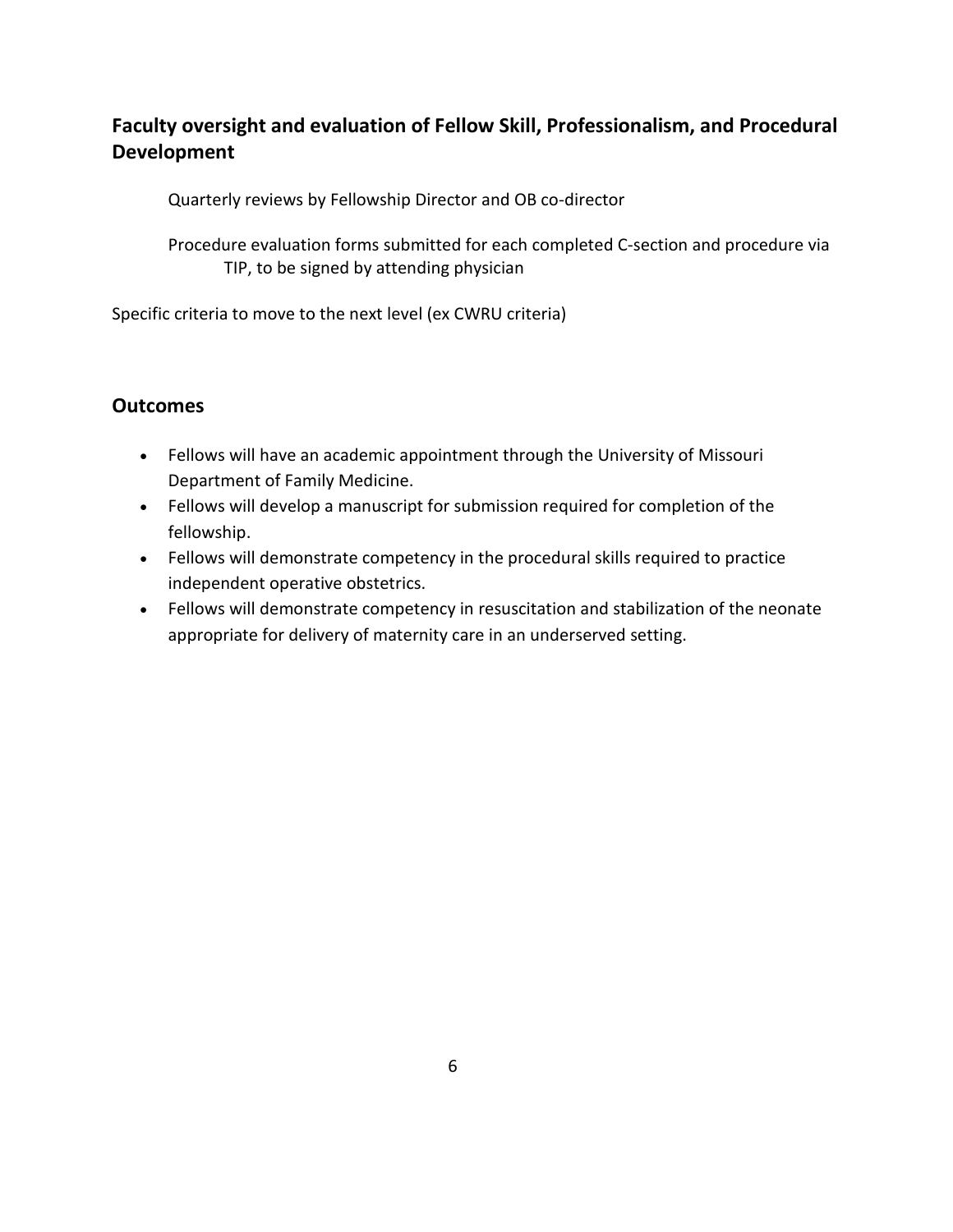### **Who does what on L&D**

- 1. Fellows Education
	- a. Fellowship oversight: Dr Vierthaler
		- Fellowship director, in consultation with L&D Medical Director
	- b. Fellowship faculty: those with C-section privileges, including OB/GYN faculty
	- c. Content of Fellowship: fellowship Faculty with assistance from FM GME Office
	- d. Fellowship Didactics: Those with C-Section Privileges, including OB/GYN faculty
	- e. Clinical education: Those with C-Section Privileges, including OB/GYN faculty
	- f. Evaluation: Fellowship Director and OB-Codirector

g. Procedure evaluation forms submitted for each completed C-section and procedure via TIP, to be signed by attending physician

- 2. Resident Education
	- a. Residency Program Director: Dr Rosemergey, in consultation with faculty with L&D privileges
	- b. Residency Faculty for L&D (non-continuity deliveries)
		- i. Fellows and other faculty with L&D Privileges
		- ii. Fellows will be primary faculty attending for residents when managing non-continuity L&D patients

iii. In the absence of a fellow, the Faculty assigned to L&D or the Faculty-In-Charge will provide attending oversight.

- c. Content of Residency training: Residency Program Director and Faculty
- d. Residency Didactics for L&D: Fellows and other faculty with L&D Privileges
- f. Evaluation: Associate Residency Director: Karen Foote and Residency faculty for L&D
- 3. Resident Continuity Deliveries
	- a. Resident/Faculty shared patients preferred

b. If without a faculty attending partner, FM fellows provide supervision, or, in their absence the on-call FM Faculty-In-Charge provides supervision

#### 4. Faculty Continuity Deliveries

a. Attending Faculty responsible for care within the scope of their privileges

b. Given the approximately 25% chance of C-Section on L&D, Attendings without operative delivery privileges are encouraged to inform the FM Faculty-In-Charge (or Fellow, if present) of the status of the patient

c. Consultation with LW OB/GYN must occur if transfer to HSD is considered or the Tier System indicates consultation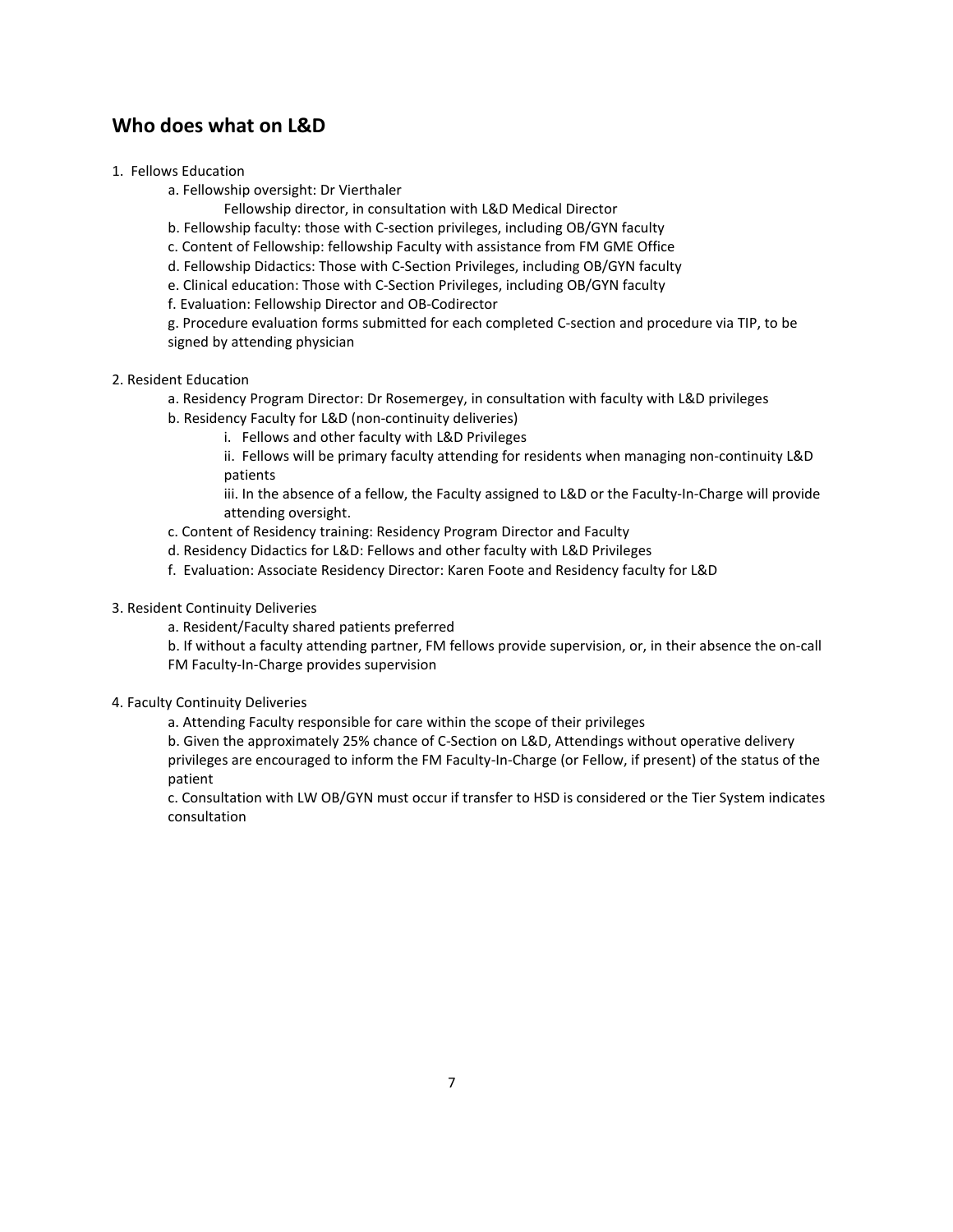### **Roles, Responsibilities and Patient Care Activities of Residents**

1. Triage and Laboring Patients

a. Residents must review each assigned patient's chart and examined each assigned patient before morning and evening rounds and shortly after any transfer of care (e.g. new resident relieves post-call resident). Separate notes will be generated after morning and evening rounds.

b. At a minimum, the resident must know:

i. Status and plan for any current Medical and Obstetrical concerns

ii. Patient's pertinent past obstetrical, surgical, medical history, and social history

iii. Abnormalities noted during pregnancy and antepartum period, including pertinent lab, sono, and other test findings

iv. Current exam with an emphasis on:

- 1. Current vital signs including O2 saturation
- 2. Pertinent neurological findings
- 3. Pertinent cardiopulmonary exam
- 4. Stage of labor
- 5. Fetal activity and fetal monitoring history
- 6. Status of current anesthesia/analgesia (primarily laboring patients)
- v. Current laboratory and other testing findings

vi. Delivery plan, including patient awareness of potential for operative delivery

vii. Laboring patients must be seen and personally examined at least hourly, more often as indicated. Vaginal exam need not occur hourly, unless indicated.

viii. Progress notes are expected every four hours during latent phase, every two hours during active phase, every 15-30 minutes during second stage, and with any significant event, unless events preclude writing a note.

c. Residents must inform attending faculty:

i. Any significant change in patient's exam or other findings

- ii. Completion of first stage of labor
- iii. Failure to progress according to expectations based on gravidity and other factors

iv. Report patient status at a minimum of every two hours or as otherwise required by faculty attending. Every report must include vital signs and a focused physical exam

v. Inform the supervising faculty member about current state of L&D management on a frequent basis (suggested at least every two hours)

vi. Notify the FM attending of the following

- 1. patients in triage at the time of presentation and nature of presenting problem
- 2. admissions to L&D
- 3. status of laboring patients and any high-risk conditions of patients on L&D,
	- Including impending deliveries and risk factors for each delivery
- 4. Significant events at the time of those events
- 5. Consultations in ED
- 6. Consultations with OB/GYN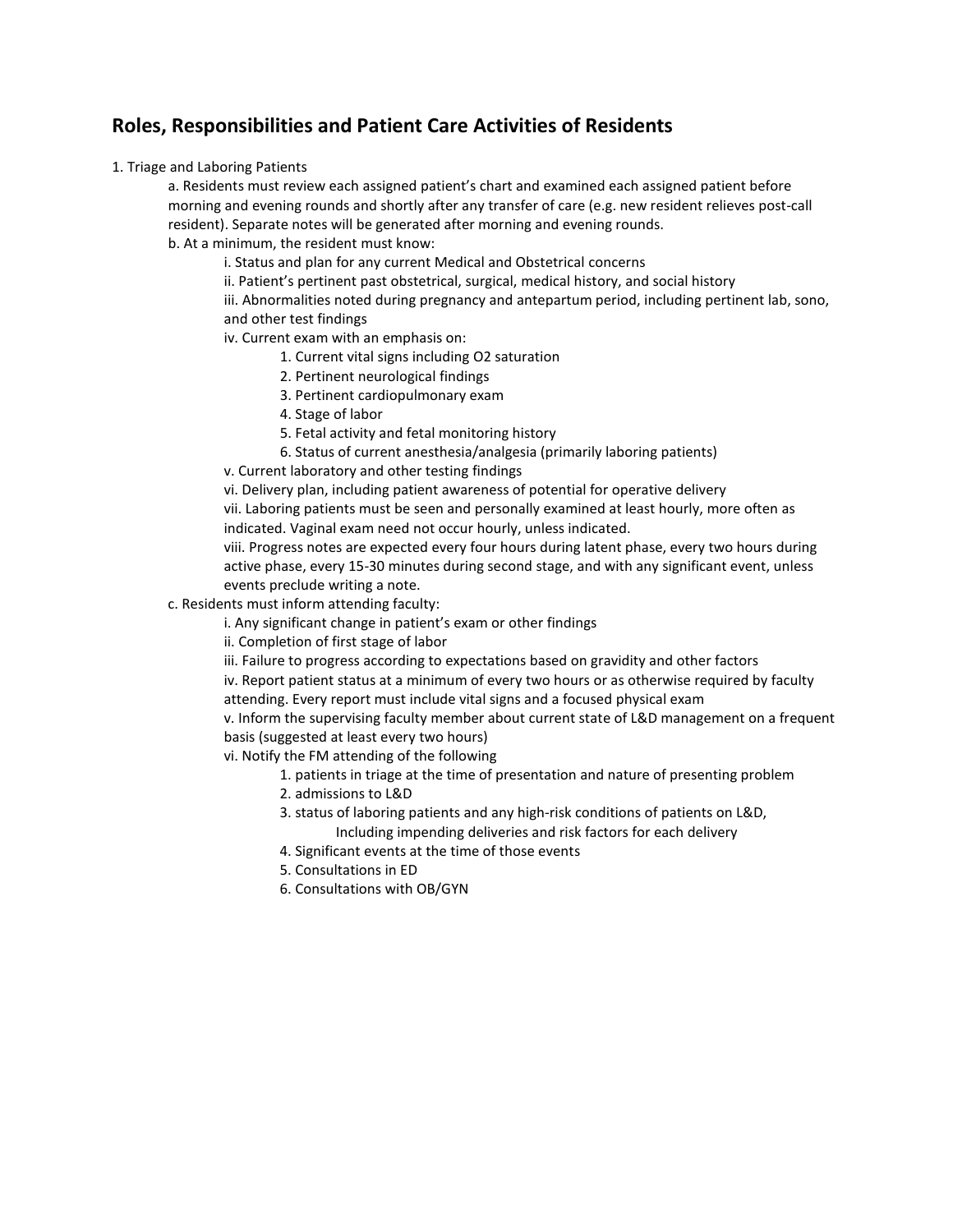2. Post-partum Patients: as above excepting where highlighted

a. Residents must have reviewed each assigned patient's chart and examined each assigned patient

before morning rounds and shortly after any transfer of care (e.g. new resident relieves post-call resident) b. Status and plan for any current Medical and Obstetrical concerns

c. Patient's pertinent past obstetrical, surgical, medical history, and social history

d. Conditions noted during pregnancy with change care (antepartum, intrapartum, and post-partum periods), including pertinent lab, sono, and other test findings (e.g. gHTN, PPH, gDM)

e. Current exam with an emphasis on:

i. Current vital signs, including O2 saturation

ii. Pertinent neurological findings

iii. Pertinent cardiopulmonary exam

iv. Status of current anesthesia/analgesia

v. Uterine firmness, diminution of lochia

vi. Breast tenderness or redness

ix. if post C-Section, status of wound and urine output

f. Current laboratory and other testing findings

g. Current/Future plans

i. Birth Control

ii. Breast Feeding

iii. Resumption of Intercourse

iv. Mental Status (post-partum depression, etc.)

v. Home safety/ Social Work update (infant care, potential for partner or child abuse, food insecurity, etc.)

h. Post-Partum patients should be seen daily by each assigned resident (e.g. daily and at relief post call)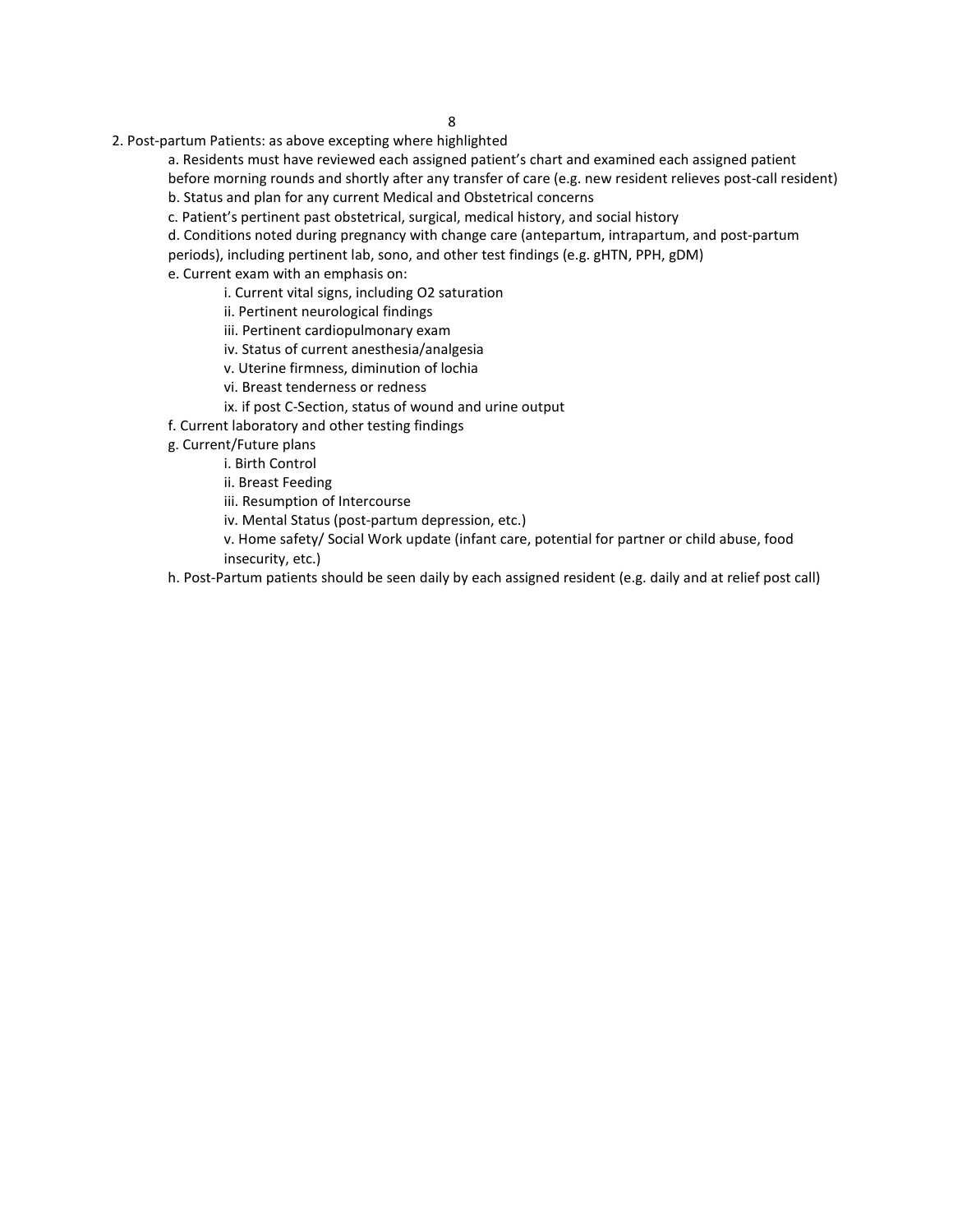### **Faculty Expectations for L&D**

1. Leadership:

Laborist Faculty (Fellows and Faculty-in-Charge), Responsible for conduct of Family Medicine patient care while assigned to L&D

a. Must be aware of and personally see each patient

i. Must receive detailed report from off going faculty and assigned residents at time of relief, before 8 AM morning rounds and 5 PM attending-to-attending hand-off

ii. Laboring patients within one hour of completion of report at beginning of assignment, including 8 AM morning rounds and 5 PM attending-to-attending hand-off

iii. Post-Partum patients within two hours of completion of report at beginning of assignment, including 8 AM morning rounds and 6 PM evening resident hand-off, preferably on 8 PM evening rounds

iv. Triage patients within 30 minutes of arrival

v. Emergent patients, immediately

vi. Continue awareness and management of all FM patients in L&D according to condition 1. Assist attendings performing continuity deliveries as requested

b. Special Instructions for Fellows

i. Morning rounds are run by the supervising fellow under supervision of the FM faculty attending ii. All patients are assigned to the supervising fellow

iii. Fellows must inform the supervising fellowship faculty member about current state of L&D management on a frequent basis (suggested at least every two hours)

iv. Fellows are responsible for notifying the FM attending of the following

1. patients in triage at the time of presentation and nature of presenting problem

- 2. admissions to L&D
- 3. status of laboring patients and any high-risk conditions of patients on L&D, Including impending deliveries and risk factors for each delivery
- 4. Significant events at the time of those events
- 5. Consultations in ED
- 6. Consultations with OB/GYN

v. Fellows are to follow the instructions of the supervising fellowship faculty member vi. Should issues arise with the instruction or performance of residents on the service the fellow is to:

1. Inform the supervising fellowship faculty member

2. Inform the residency office

vii. Fellows will be primary participants in the evaluation of resident performance, including procedural skill other than at C-Section delivery, including an in-person feedback halfway through resident rotation

2. Management of Stages of Labor: All FM Faculty attendings with L&D privileges

a. First Stage

i. Receive resident report on patient assessing and assuring quality of resident review and examination of patient

ii. Develop and review plan for labor including:

- 1. Ascertain current presentation and station of fetus
- 2. Likelihood of C-Section delivery
- 3. Anticipated need for OB/GYN help and early consultation where warranted

4. Assure resident understands role during care of laboring patient, including frequent in-person evaluation of patient

iii. Personally see patient as soon as possible after resident evaluation and report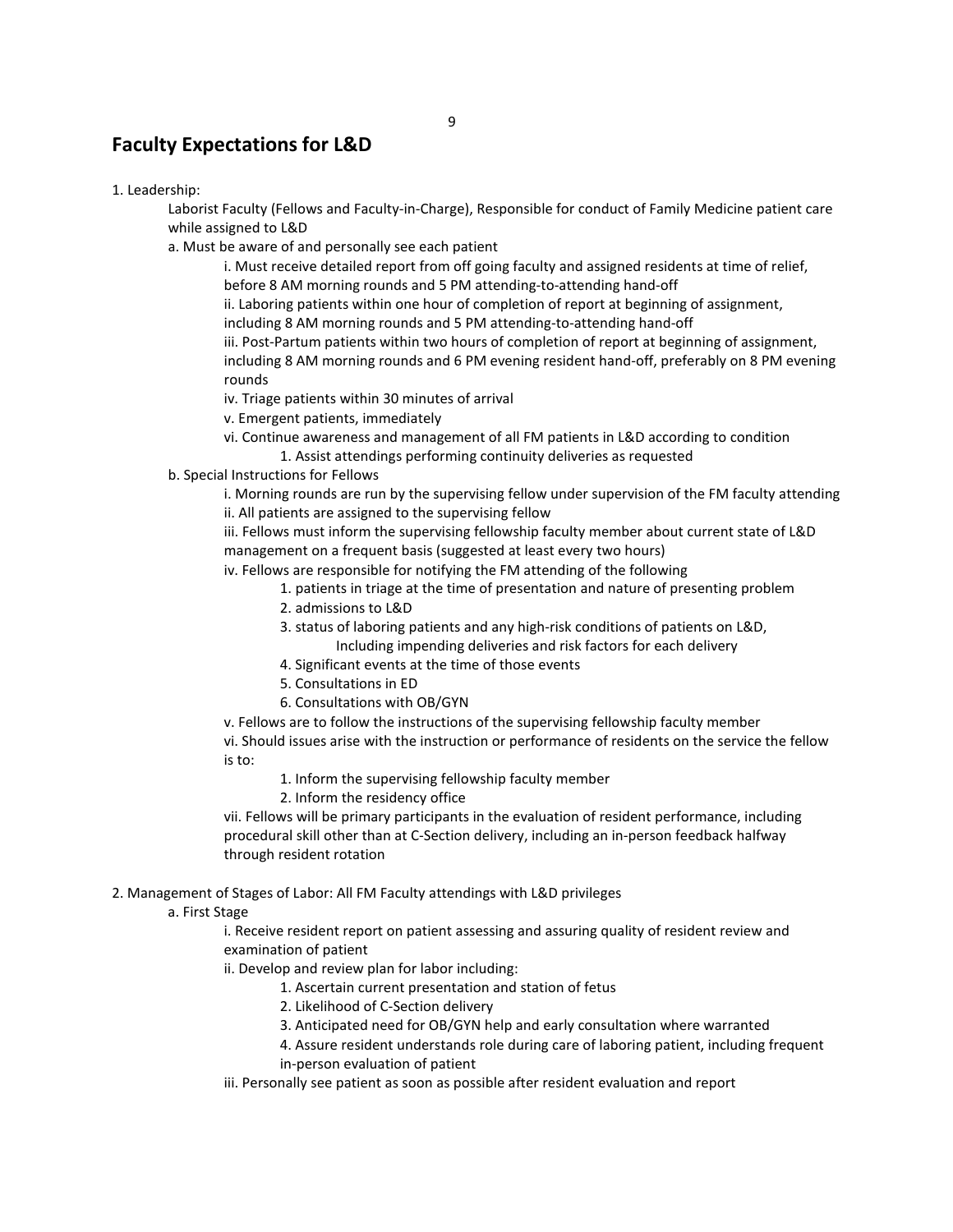iv. Assure resident, nursing, or personal appropriate, timely, and ongoing quality review of vital signs, physical, maternal-fetal monitoring, and other tests

v. Review with resident progress of the patient at least every two hours. It is recommended that patient be personally seen at this time period as well

vi. Intervene where needed should resident plan and care need correction

vii. Discuss care with nursing staff and be certain they are aware of means to contact you b. Second Stage

i. Assure personal, resident, and or nursing presence in room at all times during second stage ii. Assure personal, resident, or nursing appropriate, timely, and ongoing quality review of vital signs, physical maternal-fetal monitoring, and other tests

iii. Limit vaginal and cervical exam to the minimum appropriate for the patient's progress and condition. Limit perineal trauma.

iv. If not in the room, during second stage, remain in the L&D unit to enable presence at delivery

- v. If resident delivering, assist resident in adequate control of neonate's head during delivery vi. Control bleeding
- c. Third Stage

i. Assess neonate at birth for need of emergent intervention

ii. Assist resident in delivery of placenta

iii. Inspect placenta for completeness of missing cotyledons

iv. Control bleeding

v. Assess cervix, vagina, and perineum. Plan for any necessary repairs, and initiate consultation when appropriate

vi. Assist resident in any necessary vaginal, cervical, or perineal repairs

vii. Assure appropriate instigation of post-partum measures

d. Post-Partum Care

i. Attending present at the time of continuity delivery remains responsible for post-partum care unless there is an agreed upon hand-off to another faculty member

3. Special Instructions for Faculty attending supervising resident continuity delivery – (instructions to Faculty Attendings designated as Fellows are above noted)

a. Should issues arise with the instruction or performance of residents on the service:

i. Inform the Resident-in-Charge

ii. Inform the Faculty-in-Charge

iii. Inform the residency office

b. Faculty attendings will be primary participants in the evaluation of resident performance during continuity deliveries and are required to complete appropriate assessment of performance

#### 4. Attending Faculty with Operative Delivery privileges

a. When Fellows are present Attending Faculty with Operative Deliver privileges are expected to

i. Delegate faculty supervision of residents and students on L&D to Fellows

ii. Support Fellow in their teaching and supervision roles

iii. Anticipate the need for additional help

- 1. Participate directly with fellow in the management of patients with complications
	- 2. Encourage collegial early consultation when the need arises
	- 3. Where Operative delivery is required, utilize fellow as primary learners
- b. When fellows are not present in L&D

i. Faculty directly assume teaching and clinical supervision responsibilities for resident and students

ii. Faculty directly assume management of FM patients in L&D as noted in Item 2 above iii. Faculty are primary surgeons for FM patients requiring operative delivery, unless consulting OB/GYN assumes care of patient

1. Primary surgeon my invite other physician to participate in operative delivery, at their discretion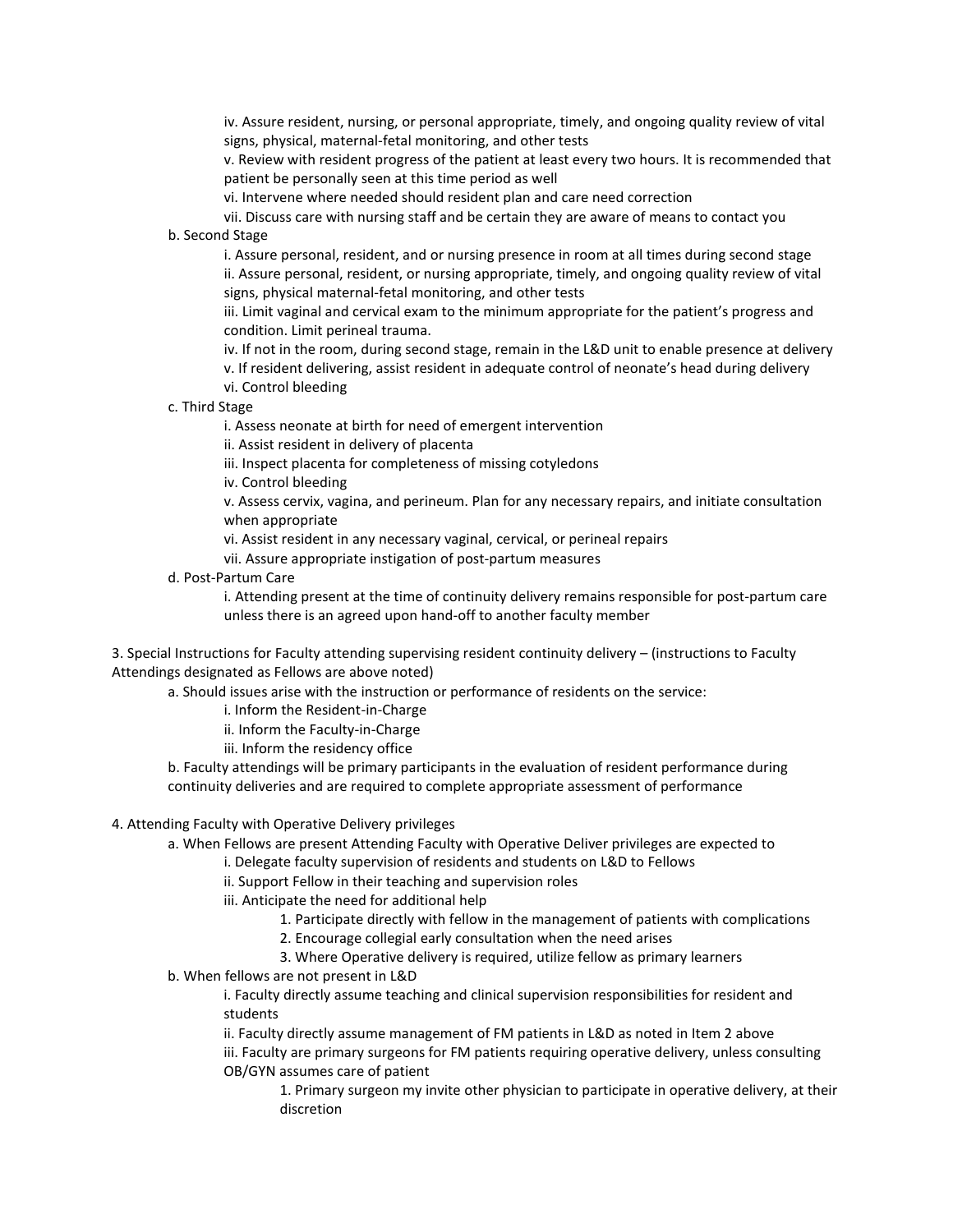# **Roles, Responsibilities and Patient Care Activities of Residents**

#### **Definitions**

#### **Resident:**

A physician who is engaged in a graduate training program in medicine and who participates in patient care under the direction of attending physicians as approved by each review committee. Note: The term "resident" includes all residents and fellows including individuals in their first year of training (PGY1), often referred to as "interns," and individuals in approved subspecialty graduate medical education programs who historically have also been referred to as "fellows."

As part of their training program, residents are given graded and progressive responsibility according to the individual resident's clinical experience, judgment, knowledge, and technical skill. Each resident must know the limits of his/her scope of authority and the circumstances under which he/she is permitted to act with conditional independence. Residents are responsible for asking for help from the supervising physician for the service they are rotating on when they are uncertain of diagnosis, how to perform a diagnostic or therapeutic procedure, or how to implement an appropriate plan of care.

#### **Attending of Record (Attending):**

An identifiable, appropriately credentialed and privileged attending physician who is ultimately responsible for the management of the individual patient and for the supervision of residents involved in the care of the patient. The attending delegates portions of care to residents based on the needs of the patient and the skills of the residents.

#### **Supervision**

To ensure oversight of resident supervision and graded authority and responsibility, the following levels of supervision are recognized:

1. Direct Supervision: the supervising physician is physically present with the resident and patient.

2. Indirect Supervision:

a) with direct supervision immediately available – the supervising physician is physically within the hospital or other site of patient care and is immediately available to provide Direct Supervision.

b) with direct supervision available – the supervising physician is not physically present within the hospital or other site of patient care but is immediately available by means of telephonic and/or electronic modalities and is available to come to the site of care in order to provide Direct Supervision.

3. Oversight: the supervising physician is available to provide review of procedures/encounters with feedback provided after care is delivered.

#### **Clinical Responsibilities**

The clinical responsibilities for each resident are based on PGY-level, patient safety, resident education, severity and complexity of patient illness/condition and available support services. The specific role of each resident varies with their clinical rotation, experience, duration of clinical training, the patient's illness and the clinical demands placed on the team. The following is a guide to the specific patient care responsibilities by year of clinical training. Residents must comply with the supervision standards of the service on which they are rotating unless otherwise specified by their program director.

11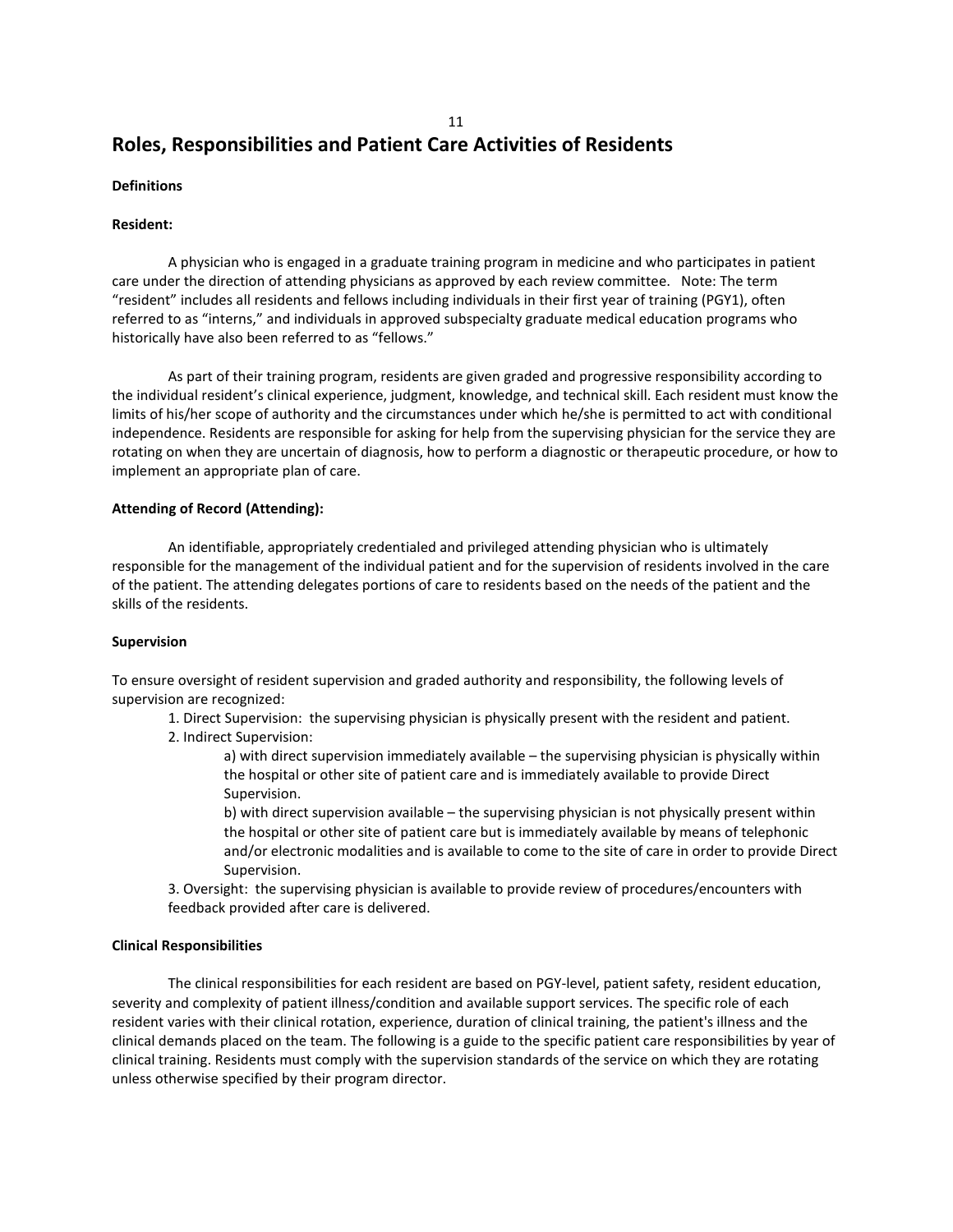#### 12

#### **PGY-4 (FM Maternity Care Fellow)**

Fellows and residents are part of a team of providers responsible for patient care. The team includes an attending and may include other licensed independent practitioners, other trainees and medical students.

Fellows and residents are physicians-in-training. They learn the skills necessary for their chosen specialty through didactic sessions, literature review, and provision of patient care under the direct supervision of the medical staff (i.e. attending physicians). As part of their training program, fellows are given progressively greater responsibility according to their level of education, ability and experience.

Sub-specialty trainees, having completed a residency in Family Medicine, are generally referred to as fellows. Fellows are engaged in a program of study intended to qualify them for subspecialty board certification.

Fellows and residents evaluate patients, obtain the medical history, and perform physical examinations. They are expected to develop a differential diagnosis and problem list. Using this information, they arrive at a plan of care or a set of recommendations in conjunction with the attending. They will document the provision of patient care as required by hospital/clinic policy.

Fellows and residents may write orders for diagnostic studies and therapeutic interventions as specified in the medical center bylaws and rules/regulations. They may interpret the results of laboratory and other diagnostic testing. They may request consultation for diagnostic studies, the evaluation by other physicians, physical/rehabilitation therapy, specialized nursing care, and social services. They may participate in procedures performed in the operating room or procedure suite under appropriate supervision. Fellows and residents may initiate and coordinate hospital admission and discharge planning. Fellows and residents discuss the patient's status and plan of care with the attending and the team regularly. Fellows help provide for the educational needs and supervision of any junior trainees and medical students.

#### **Attending of Record**

In the clinical learning environment, each patient must have an identifiable, appropriately credentialed and privileged primary attending physician who is ultimately responsible for that patient's care. The attending physician is responsible for assuring the quality of care provided and for addressing any problems that occur in the care of patients and thus must be available to provide direct supervision when appropriate for optimal care of the patient and/or as indicated by individual program policy. The availability of the attending to the resident is expected to be greater with less experienced residents and with increased acuity of the patient's illness.

The attending must notify all residents on his or her team of when he or she should be called regarding a patient's status. In addition to situations the individual attending would like to be notified of, the attending should include in his or her notification to residents all situations that require attending notification per program or hospital policy. The primary attending physician may at times delegate supervisory responsibility to a consulting attending physician if a procedure is recommended by that consultant. This information should be available to residents, faculty members, and patients.

The attending may specifically delegate portions of care to residents based on the needs of the patient and the skills of the residents and in accordance with hospital and/or departmental policies. The attending may also delegate partial responsibility for supervision of junior residents to senior residents assigned to the service, but the attending must assure the competence of the senior resident before supervisory responsibility is delegated. Over time, the senior resident is expected to assume an increasingly larger role in patient care decision making. The attending remains responsible for assuring that appropriate supervision is occurring and is ultimately responsible for the patient's care. Residents and attendings should inform patients of their respective roles in each patient's care. 13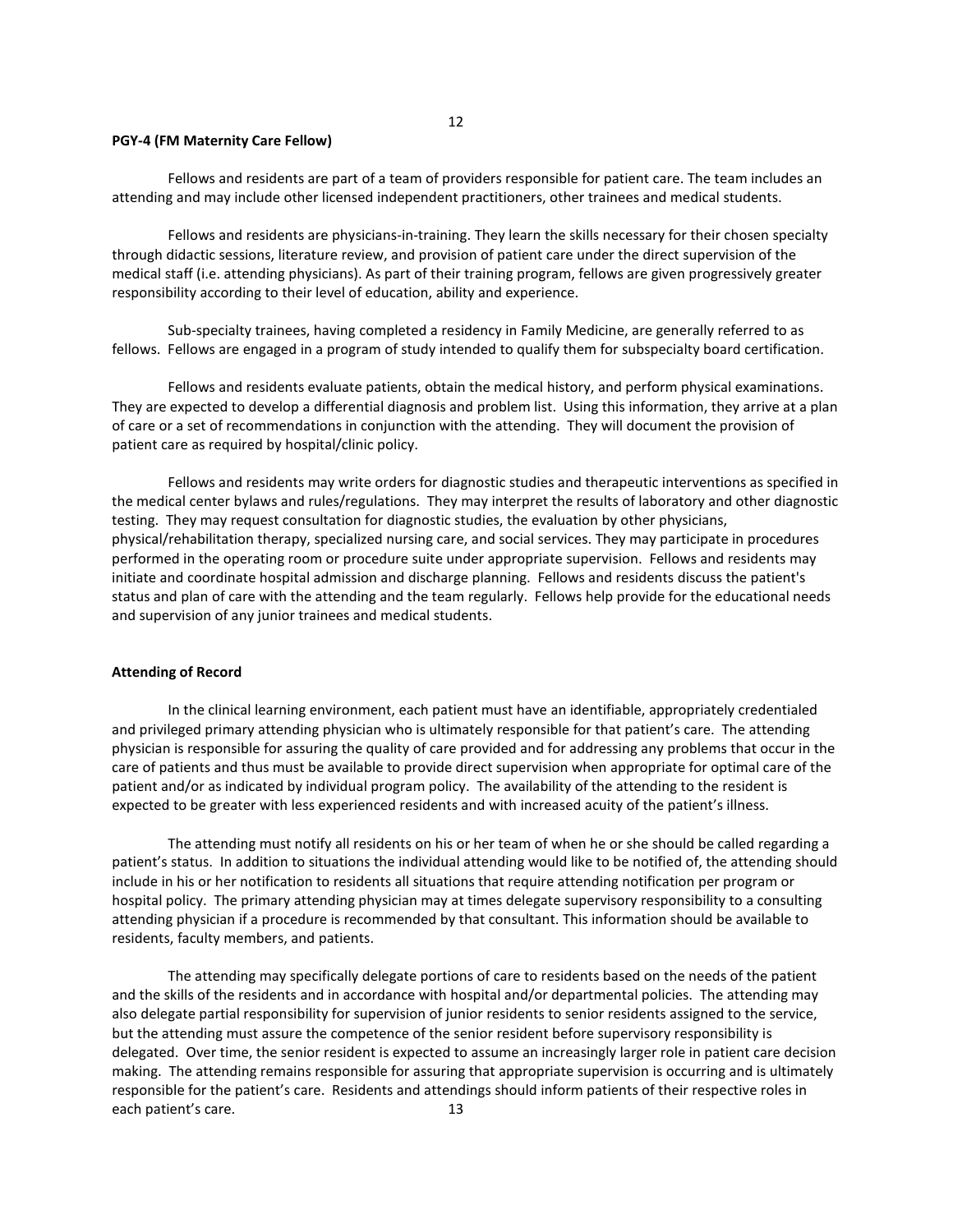The attending, fellow, and supervisory resident are expected to monitor competence of more junior residents through direct observation, formal ward rounds and review of the medical records of patients under their care. Faculty supervision assignments should be of sufficient duration to assess the knowledge and skills of each resident and delegate to him/her the appropriate level of patient care authority and responsibility.

#### **Supervision of invasive procedures, Maternity Care Fellows**

In a training program, as in any clinical practice, it is incumbent upon the physician to be aware of his/her own limitations in managing a given patient and to consult a physician with more expertise when necessary. When a resident requires supervision, this may be provided by a qualified member of the medical staff or by a resident who is authorized to perform the procedure independently. In all cases, the attending physician is ultimately responsible for the provision of care by residents. When there is any doubt about the need for supervision, the attending should be contacted.

The following procedures may be performed with the indicated level of supervision:

- 1. Direct supervision ALWAYS required:
	- a. Cesarean Sections
	- b. Operative Vaginal Delivery
	- c. Third and Forth Degree perineal and all vaginal or cervical lacerations
	- d. External Versions
	- e. Management of early pregnancy failure, Surgical
	- f. D&C for retained placenta

2. Direct supervision required until the fellow is deemed competent to perform independently

- a. Obstetrical Care Competencies
	- i. Triage Precepting, 10
	- ii. Labor Admission, 5
	- iii. Induction Admission, 5
	- iv. Postpartum Rounding, 5
	- v. Postpartum Discharge, 5
	- vi. Antepartum Rounding, 5
	- vii. Antepartum Discharge, 5
	- viii. Labor Management, 5
	- ix. Attending-to-attending sign-out, 10
	- x. Perineal Laceration Repair, first or second degree, 5
	- xi. Prenatal Clinic Visit, 10
	- xii. Induction Request Review, 5
	- xiii. Limited obstetric ultrasound examination (fetal position, amniotic fluid index,
	- placental location, cardiac activity, 5
	- xiv. Performance and interpretation of non-stress and stress tests, 5
	- xv. Management of category 2 and 3 tracings, 10
- b. Newborn Care Competencies
	- i. Newborn Rounding, 5
	- ii. Newborn Circumcision, 5
	- iii. Maintain NRP certification
- c. Inpatient Care competencies
	- i. inpatient Admission, 5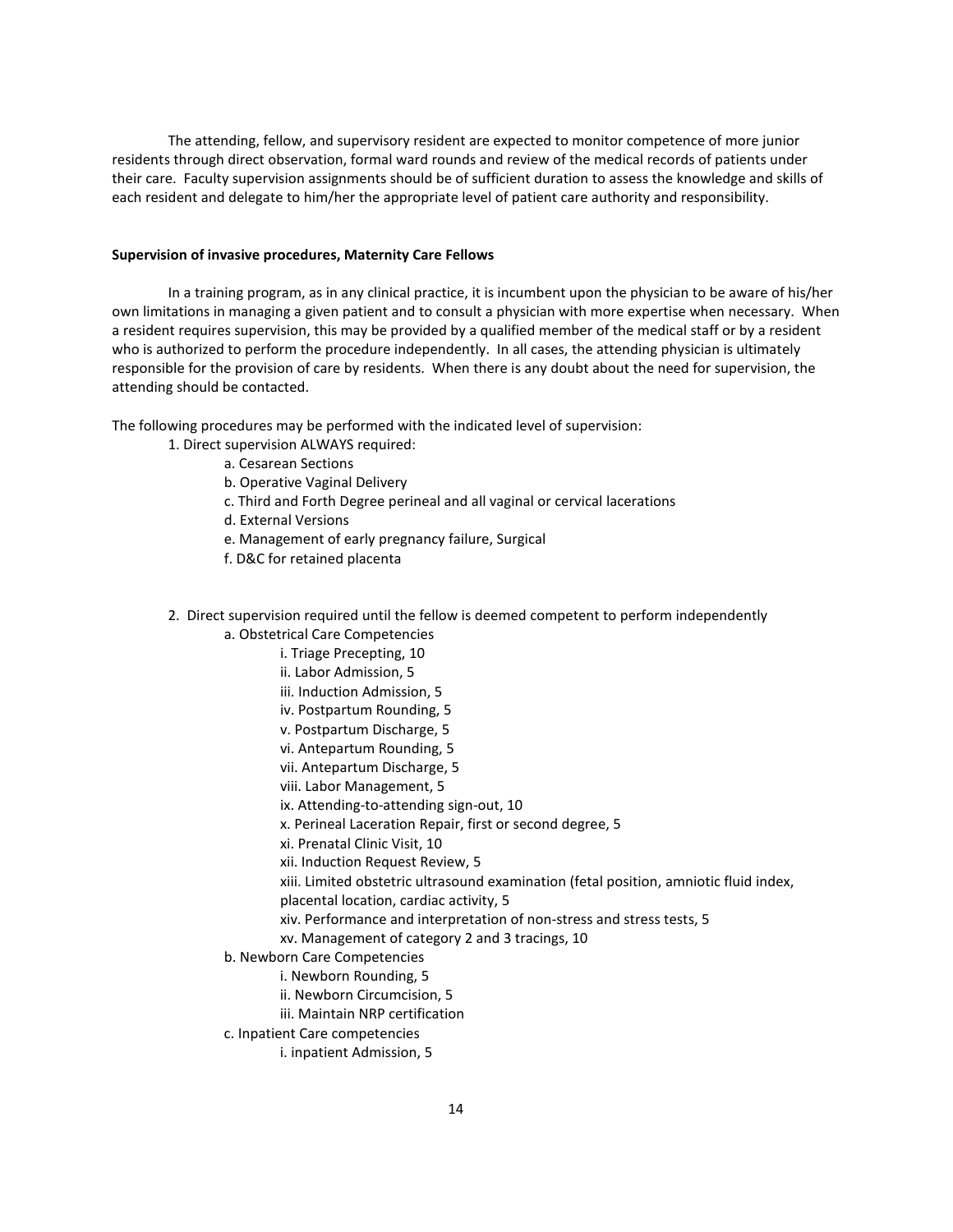#### d. Gynecology Competencies

- i. MCC IUD insertion/removal, 2
- ii. MCC Nexplanon insertion/removal, 1
- iii. Colposcopy

#### **Emergency Procedures**

It is recognized that in the provision of medical care, unanticipated and life-threatening events may occur. The resident may attempt any of the procedures normally requiring supervision in a case where death or irreversible loss of function in a patient is imminent, and an appropriate supervisory physician is not immediately available, and to wait for the availability of an appropriate supervisory physician would likely result in death or significant harm. The assistance of more qualified individuals should be requested as soon as practically possible. The appropriate supervising practitioner must be contacted and apprised of the situation as soon as possible.

#### **Supervision of Consults**

Residents may provide consultation services under the direction of supervisory residents including fellows. The attending of record is ultimately responsible for the care of the patient and thus must be available to provide direct supervision when appropriate for optimal care and/or as indicated by individual program policy. The availability of the attending and supervisory residents or fellows should be appropriate to the level of training, experience and competence of the consult resident and is expected to be greater with increasing acuity of the patient's illness. Information regarding the availability of attendings and supervisory residents or fellows should be available to residents, faculty members, and patients.

Residents performing consultations on patients are expected to communicate verbally with their supervising attending at regular time intervals, typically on the same day as the consultation. Any resident performing a consultation where there is credible concern for patient's life or limb requiring the need for immediate invasive intervention MUST communicate directly with the supervising attending as soon as possible prior to intervention or discharge from the hospital, clinic or emergency department so long as this does not place the patient at risk. If the communication with the supervising attending is delayed due to ensuring patient safety, the resident will communicate with the supervising attending as soon as possible. Residents performing consultations will communicate the name of their supervising attending to the services requesting consultation.

Additional specific circumstances and events in which residents performing consultations must communicate with appropriate supervising faculty members include:

1. Fellows must inform the supervising fellowship faculty member about current state of L&D management on a frequent basis (suggested at least every two hours)

- 2. Fellows are responsible for notifying the FM attending of the following
	- a. patients in triage at the time of presentation and nature of presenting problem
		- b. admissions to L&D
		- c. status of laboring patients and any high-risk conditions of patients on L&D, Including impending deliveries and risk factors for each delivery
		- d. Significant events at the time of those events
		- e. Consultations in ED
		- f. Consultations with OB/GYN

#### **Supervision of Hand-Offs**

Each program must have a policy regarding hand-offs. This policy must include expectations of supervision with each type of hand-off situation. As documented in the ACGME's common program requirements, programs must design clinical assignments to minimize the number of handoffs and must ensure and monitor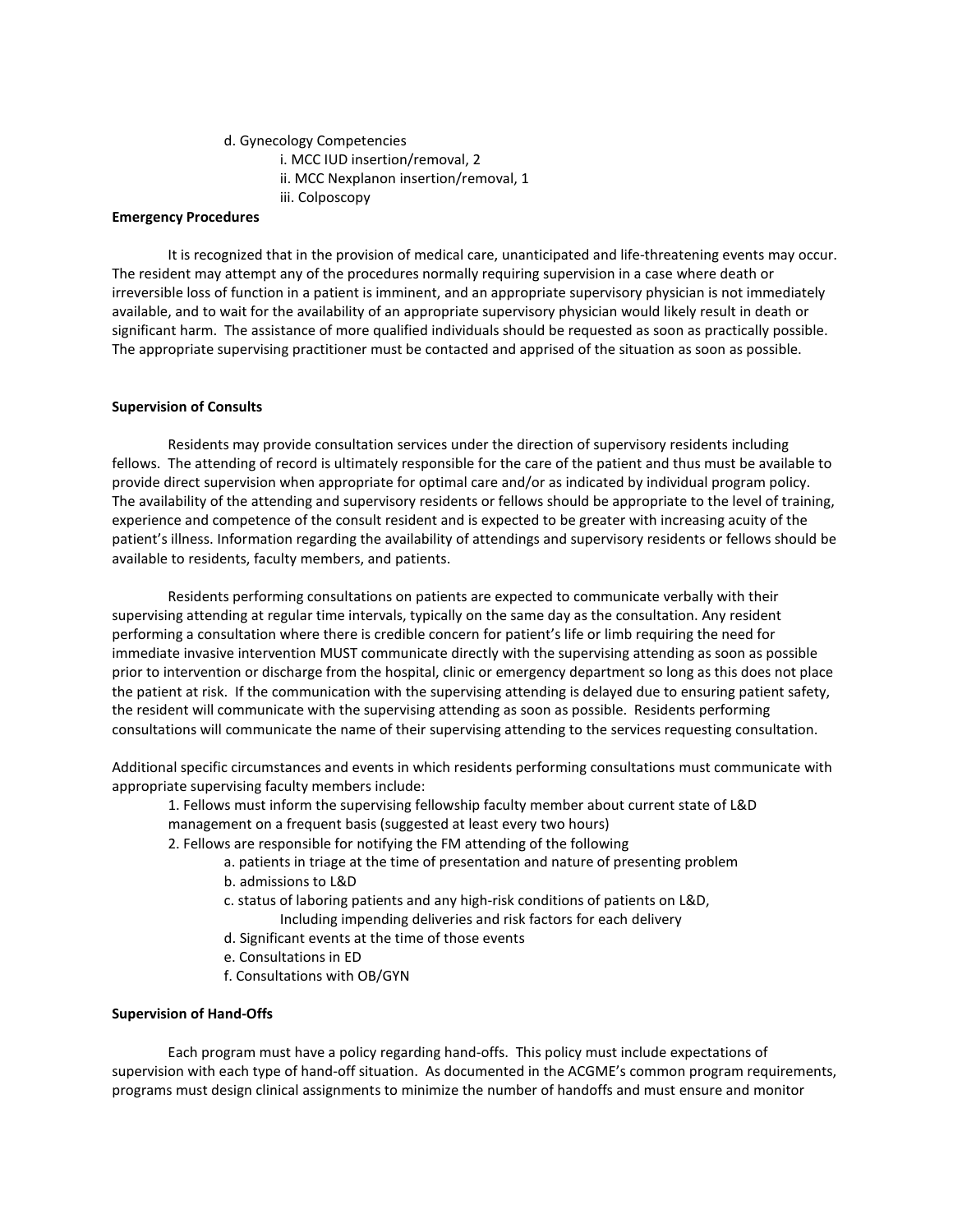effective, structured handoff processes to facilitate both continuity of care and patient safety. Programs must ensure that residents are competent in communicating with team members in the handoff process. **Circumstances in which Supervising Practitioner MUST be Contacted:**

There are specific circumstances and events in which residents must communicate with appropriate supervising faculty members.

- 1. Significant events or changes in patient status
- 2. Admissions and discharges
- 3. Presence of patient in triage

If the attending of record is not available for urgent matters in any of the above circumstances, another faculty member with similar privileges and/or an OB/GYN attending physician could be contacted to provide supervision.

#### **Fellow Competence & Delegated Authority**

The privilege of progressive authority and responsibility, conditional independence, and a supervisory role in patient care delegated to each resident must be assigned by the program director and faculty members. The program director and faculty must evaluate each fellow's or resident's abilities based on specific criteria and the program milestones:

Direct supervision (0-12 months, barring obtaining privileges)

- 1. Cesarean Sections
- 2. Operative vaginal deliveries,
- 3. Management of early pregnancy failure, Surgical
- 4. Sterilization at time of Cesarean Section, Including tubal ligation and salpingectomy,
- 5. Performance of D&C for retained placenta
- 6. External cephalic version

Direct supervision (0–3 months)

- 1. Vaginal deliveries
- 2. Morning Rounds
- 3. Afternoon 6 PM hand-offs
- 4. Labor management
- 5. All admissions, discharges, and discharge of triage patients
- 6. Management of common intrapartum problems (malpresentation, unanticipated shoulder dystocia,
- manual removal of placenta
- 7. Vaginal birth after previous Cesarean Section

#### **Conditional independence (3-6 months)**

*Reference: 1. Leadership, b. Special instructions for fellows, pg 10, above*

- 1. Vaginal deliveries
- 2. Morning Rounds
- 3. Afternoon 6 PM hand-offs
- 4. Labor management
- 5. All admissions, discharges, and discharge of triage patients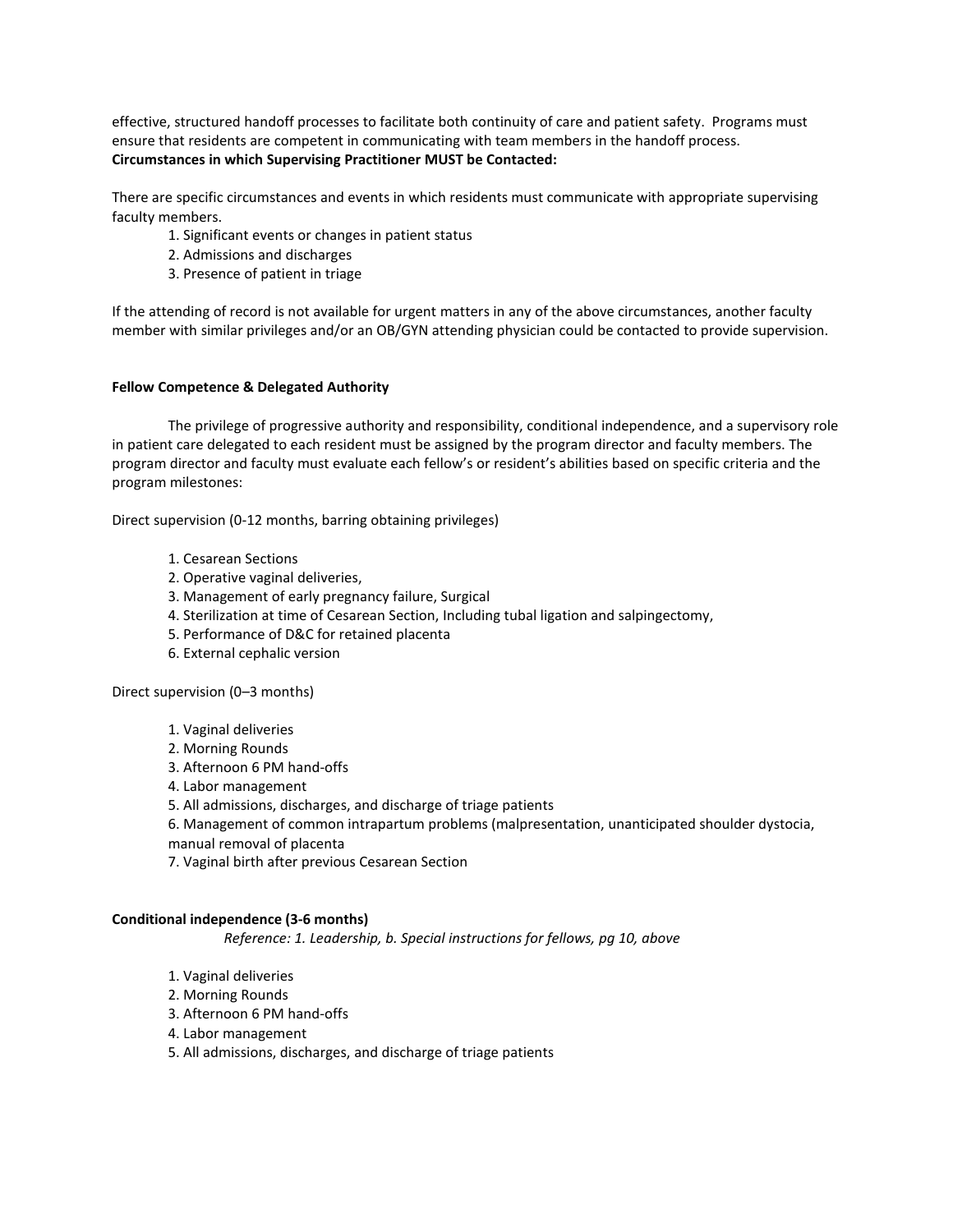#### **Progressive authority (6-9 months)**

- 1. Discuss management of routine and complex OB patients with confidence with attendings, surgeons, and other consulting physicians
- 2. Presenting lectures and presentations confidently in front of peers and faculty
- 3. Discusses relevant topics in OB literature and ways to improve patient care
- 4. Manages more complicated patients and performs more complicated procedures
- 5. Teaches residents and students routinely

#### **Transitional independence (9-12 months)**

- 1. Demonstrates increasing ability to singularly handle a full day of new and established patients in clinic
- 2. Routinely demonstrates the ability to manage established patients who are either worsening or not improving
- 3. Ability to make clinical decisions based upon historical, physical, laboratory, imaging, and consultation becomes routine
- 4. "Commanding presence" with residents, nursing staff, etc.

The fellowship program uses a multifaceted assessment process to determine a fellow's progressive involvement and independence in providing patient care. Fellows are observed directly by the attending staff throughout clinical training. Supervising physicians provide formal assessments. Fellows are evaluated on their medical knowledge, technical skills, professional attitudes, behavior, and overall ability to manage the care of a patient.

In addition, fellow performance is discussed at faculty meetings on a regular basis. Direct feedback regarding the fellow's performance is provided by the program director on a structure quarterly basis and additionally on an as-needed basis.

The attending staff evaluates trainees continuously. If, at any time, their performance is judged to be below expectations, the fellowship program director (or designee) will meet with the trainee to develop a remediation plan. If the trainee fails to follow that plan, or the intervention is not successful, the trainee may be dismissed from the program. If a trainee's clinical activities are restricted (e.g., they require a supervisor's presence during a procedure, when one would not normally be required for that level of training) that information will be made available to the appropriate attending and hospital staff.

#### **Faculty Development and Resident Education around Supervision and Progressive Responsibility**

Residency programs must provide faculty development and resident education on best practices around supervision and the balance of supervision and autonomy. One best practice to consider is the SUPERB SAFETY model:

Attendings should adhere to the SUPERB model when providing supervision. They should:

1. **S**et Expectations: set expectations on when they should be notified about changes in patient's status.

2. **U**ncertainty is a time to contact: tell resident to call when they are uncertain of a diagnosis, procedure or plan of care.

- 3. **P**lanned Communication: set a planned time for communication (i.e. each evening, on call nights)
- 4. **E**asily available: Make explicit your contact information and availability for any questions or concerns.
- 5. **R**eassure resident not to be afraid to call: Tell the resident to call with questions or uncertainty.
- 6. **B**alance supervision and autonomy.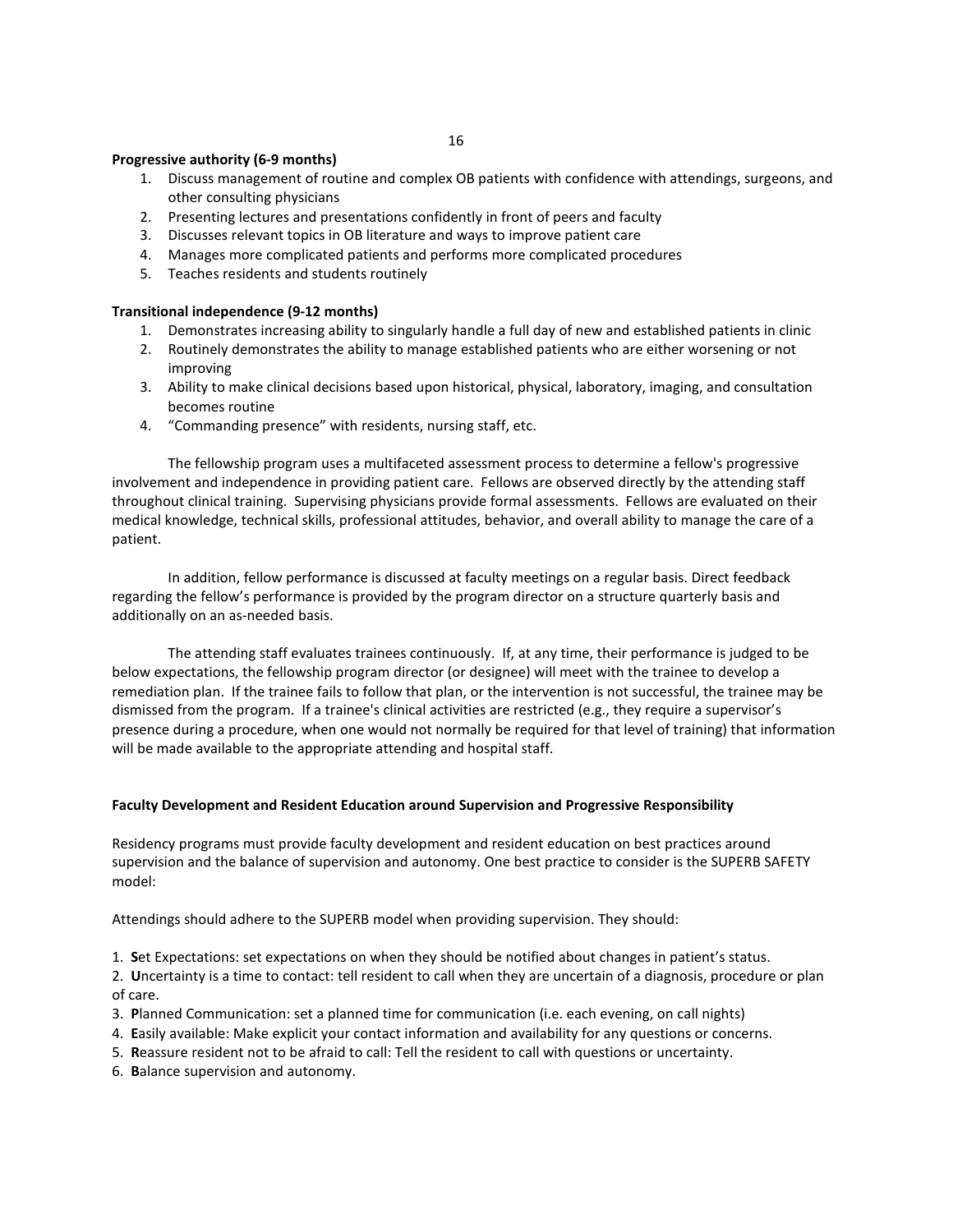Residents should seek supervisor (attending or senior resident) input using the SAFETY acronym:

1. **S**eek attending input early.

2. **A**ctive clinical decisions: Call the supervising resident or attending when you have a patient whose clinical status is changing, and a new plan of care should be discussed. Be prepared to present the situation, the background, your assessment and your recommendation.

3. **F**eel uncertain about clinical decisions: Seek input from the supervising physician when you are uncertain about your clinical decisions. Be prepared to present the situation, the background, your assessment and your recommendation.

4. **E**nd-of-life care or family/legal discussions: Always call your attending when a patient may die or there is concern for a medical error or legal issue.

5. **T**ransitions of care: Always call the attending when the patient becomes acutely ill and you are considering transfer to the intensive care unit (or have transferred the patient to the ICU if patient safety does not allow the call to happen prior to the ICU becoming involved).

6. **H**elp with system/hierarchy: Call your supervisor if you are not able to advance the care of a patient because of system problems or unresponsiveness of consultants or other providers.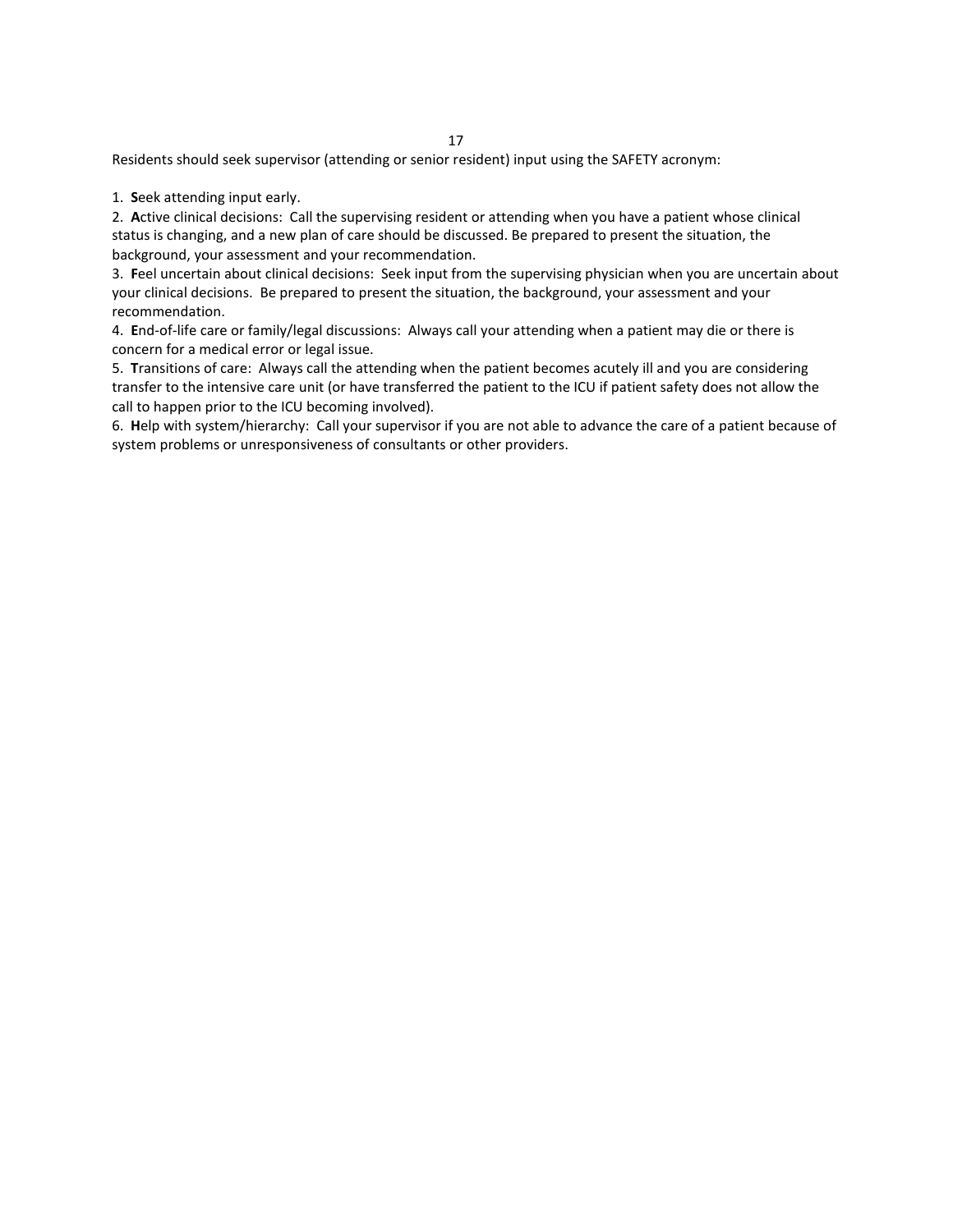**Appendix A** (general AAFP Curriculum Guidelines for reference only):

#### **AAFP Reprint No. 261**

#### **Recommended Curriculum Guidelines for Family Medicine Residents Maternity Care**

This Curriculum Guideline is endorsed by the American Academy of Family Physicians (AAFP) to be used in conjunction with the recommended AAFP Curriculum Guideline No. 282 – Women's Health and Gynecologic Care.

#### Introduction

This AAFP Curriculum Guideline defines a recommended training strategy for family medicine residents. Attitudes, behaviors, knowledge, and skills that are critical to family medicine should be attained through longitudinal experience that promotes educational competencies defined by the Accreditation Council for Graduate Medical Education (ACGME), www.acgme.org. The family medicine curriculum must include structured experience in several specified areas. Much of the resident's knowledge will be gained by caring for ambulatory patients who visit the family medicine center, although additional experience gained in various other settings (e.g., an inpatient setting, a patient's home, a long-term care facility, the emergency department, the community) is critical for wellrounded residency training. The residents should be able to develop a skillset and apply their skills appropriately to all patient care settings.

Structured didactic lectures, conferences, journal clubs, and workshops must be included in the curriculum to supplement experiential learning, with an emphasis on outcomes-oriented, evidence-based studies that delineate common diseases affecting patients of all ages. Patient-centered care, and targeted techniques of health promotion and disease prevention are hallmarks of family medicine and should be integrated in all settings. Appropriate referral patterns, transitions of care, and the provision of costeffective care should also be part of the curriculum.

Program requirements specific to family medicine residencies may be found on the ACGME website. Current AAFP Curriculum Guidelines may be found online at www.aafp.org/cg. These guidelines are periodically updated and endorsed by the AAFP and, in many instances, other specialty societies, as indicated on each guideline.

Please note that the term "manage" occurs frequently in AAFP Curriculum Guidelines. "Manage" is used in a broad sense indicating that the family physician takes responsibility that optimal and complete care is provided to the patient. To manage does not necessarily mean that all aspects of care need to be directly delivered personally by the family physician and may include appropriate referral to other health care providers, including other specialists for evaluation and treatment.

Each residency program is responsible for its own curriculum. This guideline provides a useful strategy to help residency programs form their curricula for educating family physicians.

#### Preamble

While the scope of practice for family physicians continues to evolve, competency in providing high-quality, evidence-based, consistent care to women throughout their lifetimes, including during pregnancy, continues to be an important objective of residency training. Maternity care experience varies widely among training programs but acquiring a core set of knowledge and skills is required by both allopathic and osteopathic residency accreditation councils and is recommended to ensure that the opportunity for family physicians to offer maternity care in their practices remains widely available.

18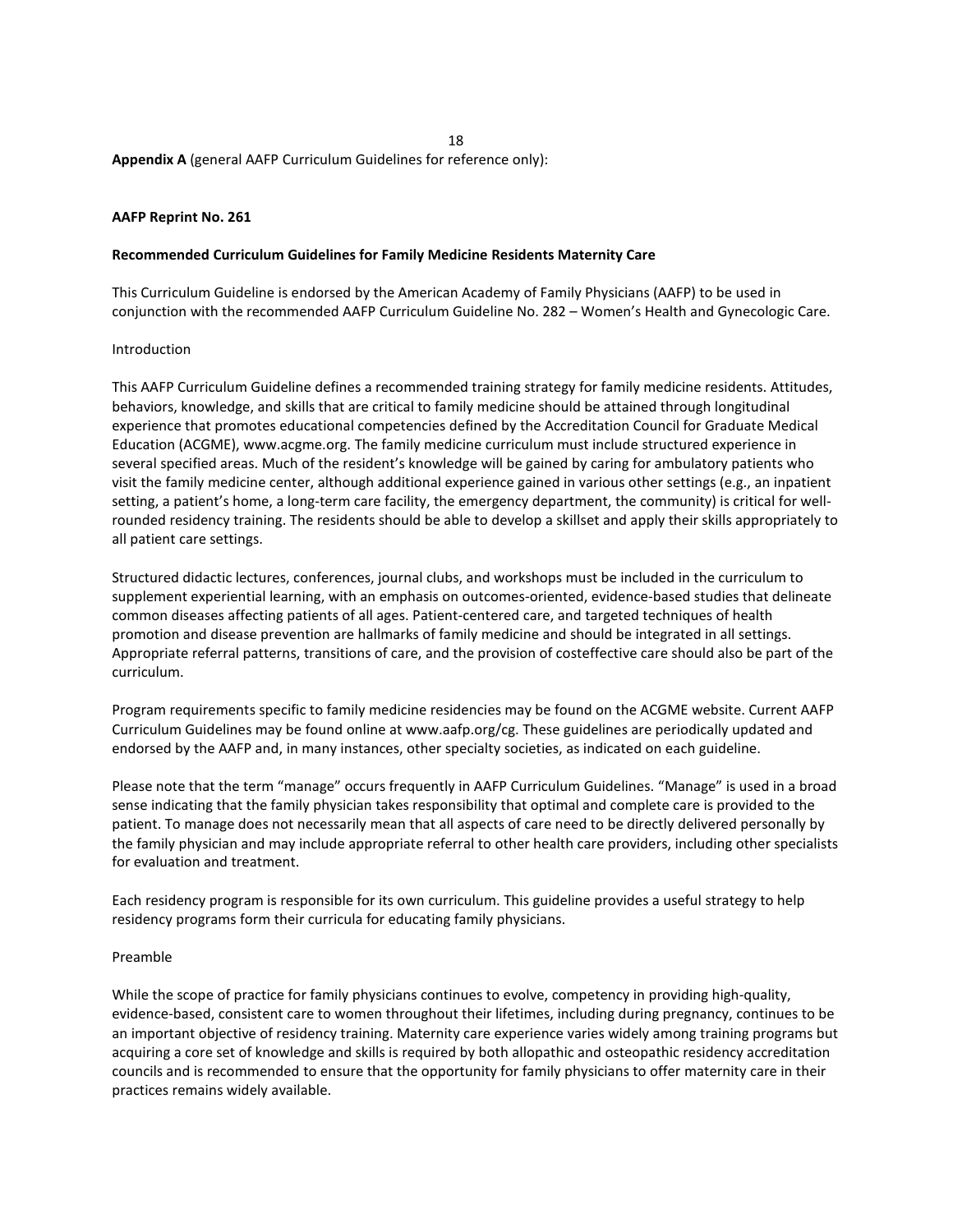Family physicians generally offer a unique model of prenatal and intrapartum/postpartum care in which physicians attend the majority of their own patients' deliveries, and both the woman and her baby often continue to see their family physician for ongoing women's health, medical, and well-child care. This unique experience continues to be essential in residency training, but it must be underpinned by achievement of competency in appropriate history taking and physical examination skills, knowledge of the physiologic and psychosocial aspects of caring for women, and certain specific, hands-on procedural skills. Even those family physicians who do not choose to include maternity care in their scope of practice should be comfortable with and competent in the care of medical issues in women during pregnancy and lactation, as well as the management of contraception and preconception counseling. This is particularly relevant to the preconception care family physicians can choose to provide for healthy women and for women with chronic medical conditions.

Due to of the unique model family medicine offers for maternity care, family physicians often provide care in the immediate neonatal period to newborns they deliver. This model helps support maintenance of a well-child population in the continuity clinic and gives residents the opportunity to provide care of young children while simultaneously having the opportunity to monitor and provide interconception care to mothers. While the care of infants and children is covered extensively in the recommended AAFP Curriculum Guideline No. 260 – Care of Infants and Children, elements of newborn care are often included in residency maternal health curricula for this reason.

This AAFP Curriculum Guideline provides an outline of the attitudes, knowledge, and skills family physicians should attain during residency training to provide high-quality maternity care to their female patients. Broader physical and psychological gender specific health issues of women, including gynecologic care, are addressed in the recommended AAFP Curriculum Guideline No. 282 – Women's Health and Gynecologic Care.

#### Competencies

At the completion of residency training, family medicine residents should be able to:

• Communicate effectively with female patients of all ages, demonstrating active listening skills, a respectful approach to issues that may be sensitive for women, and collaborative care planning with the patient (Interpersonal and Communication Skills, Professionalism)

• Perform comprehensive physical examinations of female anatomy, with appropriate screening tests for pregnant women, and be able to perform obstetrical procedures (detailed below) (Patient Care, Medical Knowledge) • Develop and implement treatment plans for common pregnancy complications (prenatal, intrapartum, and postpartum) and utilize community resources when indicated (Medical Knowledge, Systems-based Practice, Practice-based Learning and Improvement)

• Demonstrate effective primary care counseling skills for psychosocial, behavioral, and reproductive issues in women, as well as comprehensive wellness counseling based on the patient's age and risk factors (Patient Care, Interpersonal and Communication Skills)

• Consult and communicate appropriately with obstetrician-gynecologists (OB-GYNs), maternal-fetal medicine specialists, and allied health care professionals to provide optimum health services for women (Medical Knowledge, Systems-based Practice)

• Act as patient advocate and coordinator of care for female patients across the continuum of outpatient, inpatient, and institutional care (Systems-based Practice, Professionalism)

#### Attitudes and Behaviors

The resident should develop attitudes that encompass:

• A caring, compassionate, and respectful approach to the female patient's role as an informed participant in her own health care decisions and those affecting her family

• Recognition that a woman's health and childbearing is affected not only by medical problems, but also by family, career, life cycle, relationships, and community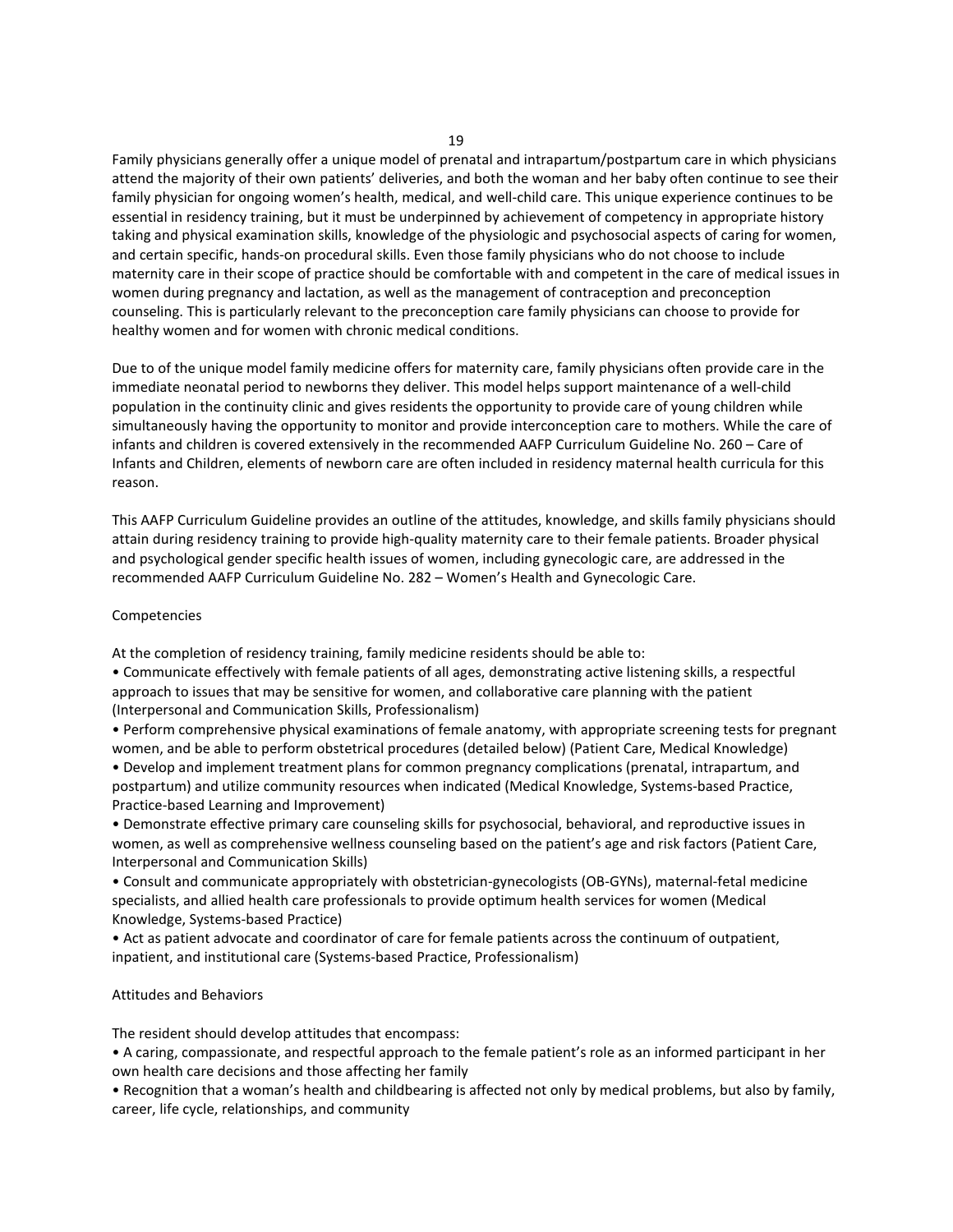• A patient-centered approach to prenatal care, labor management, and postpartum care that is respectful of the wishes of women and their families for their birth experience, while ensuring safe and evidence-based care to optimize health outcomes for women and their babies

• Recognition that major depression is common throughout prenatal and postnatal time frames, particularly for women in low-income, poorly supported environments and that serial screening, diagnosis, and treatment for this disorder is recommended

• Recognition of the impact of addiction on pregnancy outcomes, and a compassionate and supportive approach to women struggling with addiction during pregnancy

• Awareness of issues facing heterosexual, lesbian, bisexual, and transgender patients, particularly with regard to reproductive health

• Awareness of the widespread and complex health effects of psychological, physical, and sexual abuse on women, including on their subsequent experience of pregnancy and the birth process

• Awareness of issues related to female circumcision/female genital mutilation when caring for women from cultures that support such practices

#### **Knowledge**

In the appropriate setting, the resident should demonstrate knowledge of established and evolving biomedical, clinical, epidemiological, and social-behavioral sciences, and demonstrate the ability to apply knowledge of:

#### I. Family-centered maternity care

A. Preconception counseling and planning

1. Counseling in the areas of:

a. Nutrition, including for women with eating disorders and all classes of obesity b. Contraception and identifying chronic medical conditions in which certain

contraceptives are contraindicated (thrombophilia in estrogen-containing contraception, Wilson's disease for copper containing intrauterine device [IUD], etc.)

c. Understanding and utilizing the quick start method for initiation of contraception, as appropriate

d. Prevention of birth defects with the use of peri-conceptional folic acid/multivitamins and limiting the use of known teratogenic medications (valproic acid, etc.)

e. Optimization of health prior to conception, such as aiming for euglycemic control in a type 2 diabetic prior to conception to decrease the incidence of congenital heart disease in the newborn

f. Identification of chronic mental health conditions to optimize treatment and to avoid known teratogens

g. Identification of women with addiction disorders to arrange for multidisciplinary treatment and support programs

h. Assessment of immunization status and appropriate vaccinations, as needed

i. Screening for preconception genetic counseling

j. Exercise, particularly in women who are overweight or obese

k. Occupational hazards assessment

l. Anticipatory guidance regarding realistic assessment of expectations about work during antenatal and postnatal period

#### B. Antenatal care: first trimester

1. Diagnosis of pregnancy, including differentiation and management or referral of abnormal gestations (e.g., gestational trophoblastic disease, ectopic pregnancy)

2. Initial prenatal history and evaluation, including clinical assessment of gestational age and ascertaining accurate dating with ultrasounds if indicated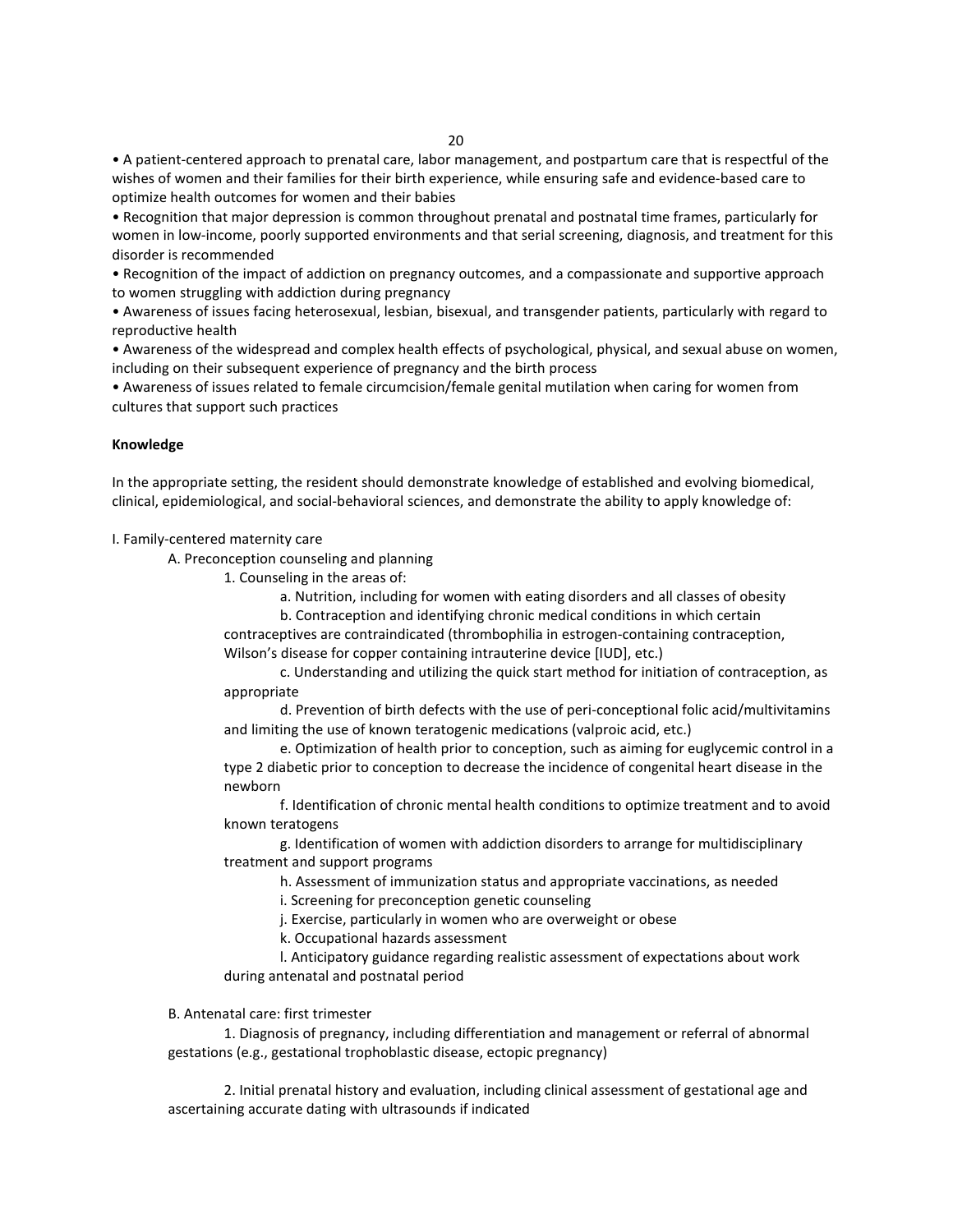- 3. Obtaining baseline laboratory testing
	- a. Maternal blood type and Rh, rubella titer, varicella IgG (if status unknown)
	- b. QuantiFERON and lead levels (if risk factors present)
	- c. Urine culture (at 11-16 weeks)

d. Sexually transmitted infections (STI) testing: hep B surface antigen, rapid plasma regain (RPR), gonorrhea (GC), chlamydia, HIV, hep C antibody (if risk factors present)

4. Assessment and management of complications and symptoms in the first trimester

- a. Spotting/bleeding
- b. Pelvic pain
- c. Hyperemesis gravidarum
- d. Multi-fetal gestation
- e. Musculoskeletal changes and discomforts
- f. Body image changes
- g. Life cycle stresses and changes in family dynamics
- 5. Risk-factor screening

a. Appropriate counseling to help patients make personal decisions regarding risk factor screening and assessment

i. Options for early screening for chromosomal abnormalities through noninvasive prenatal testing, including ultrasound examination for nuchal translucency/PAPP, combined or sequential screening protocols, cell-free DNA testing and alpha-fetoprotein (AFP)/quadruple marker testing

ii. Cystic fibrosis, Tay-Sachs disease and hemoglobinopathy screening, if indicated

iii. Referral for genetic counseling regarding other genetic diseases, with attention to maternal age and other risk factors

iv. Referral for amniocentesis or chorionic villus sampling, when indicated

6. Counseling for prevention or treatment of substance abuse and STIs, to specifically include:

a. Tobacco cessation counseling in pregnancy

b. Alcohol abuse risks and fetal alcohol syndrome

c. Opiate abuse and referral for treatment with methadone or buprenorphine, and counseling with regard to neonatal abstinence syndrome

d. Other substances of abuse and pregnancy risks

e. Risk factors for STIs (including viral hepatitis and HIV) and their impact on pregnancy and fetal outcome

7. Prenatal nutrition counseling for optimal nutrition for the developing fetus and the mother, including:

a. Vitamins, including vitamin D, iron, and folic acid supplementation, as needed

b. Counseling regarding appropriate weight gain based on maternal prepregnancy body mass index (BMI), and counseling regarding increased risks of obesity (or inadequate weight gain in normal or underweight women) in pregnancy

c. Screening/treatment of eating disorders

#### 8. Psychosocial stressors of pregnancy

a. Counseling and support of the patient and her family through the multiple adjustments required for normal and complicated pregnancies, including the impact on her partner and other children in the family, and referral to psychological support services, as appropriate.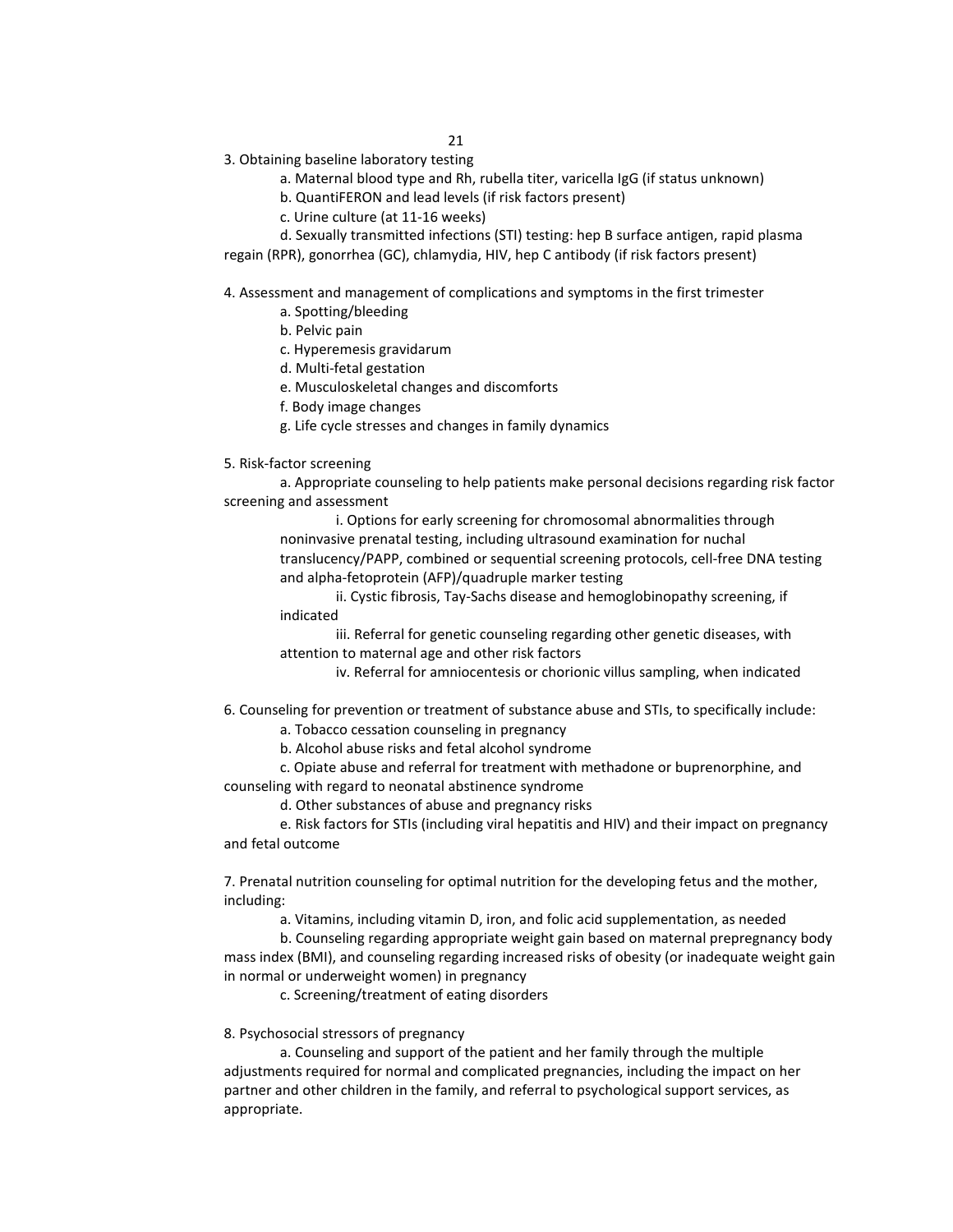b. Providing longitudinal screening, diagnosis, and treatment for depression throughout pregnancy and the postnatal period. 22

9. Counseling for unintended pregnancy (including options of adoption and termination of pregnancy; see also AAFP Curriculum Guideline No. 282 – Women's Health and Gynecologic Care)

10.First trimester pregnancy loss

a. Diagnosis and differentiation of failed pregnancies (threatened, incomplete, complete, embryonic demise), and recognition and referral of ectopic pregnancies

b. Management of uncomplicated spontaneous abortion, including expectant, medical, aspiration, and surgical evacuation

c. Referral for surgical intervention when indicated for spontaneous abortion complicated by infection, retained products of conception, or in otherwise high-risk situations

d. Counseling regarding grief in event of any first trimester loss, whether planned or spontaneous abortion

e. Counseling regarding risk factors for first trimester loss, most common causes, and appropriate counseling for interpregnancy interval

f. Appropriate medical evaluation for recurrent early pregnancy loss

11.Breastfeeding: early promotion and support of breastfeeding, as well as support in decision making throughout pregnancy using knowledge and education of the patient as a means of optimizing the health of the mother and newborn

12.Adolescent pregnancy: special considerations with regard to nutrition requirements, confidentiality, and social and psychological needs with the awareness of community resources

13.Substance abuse in pregnancy: special consideration for prenatal monitoring and testing, and to anticipate needs for pain management and/or withdrawal symptoms during pregnancy, and the intrapartum and postpartum periods

14.Counseling regarding and promotion of appropriate immunizations in pregnancy

C. Antenatal care: second and third trimester

1. Counseling, assessment, and management regarding discomforts of and adjustments to the growing pregnancy, including musculoskeletal complaints, vaginal bleeding, and normal physiologic changes

2. Second and third trimester screening and risk assessment for:

a. Gestational diabetes (including first trimester screening for pre-gestational diabetes when appropriate based on risk factors)

- b. Sexually transmitted infections
- c. Vaginal infections

d. Group B beta-hemolytic strep screening

- e. Asymptomatic bacteriuria, urinary tract infection, and pyelonephritis
- f. Iron deficiency anemia

3. Gestational diabetes: management with appropriate counseling and referral for nutritional care, glucose testing, oral medication or insulin management, antenatal fetal surveillance, and obstetrical consultation, if indicated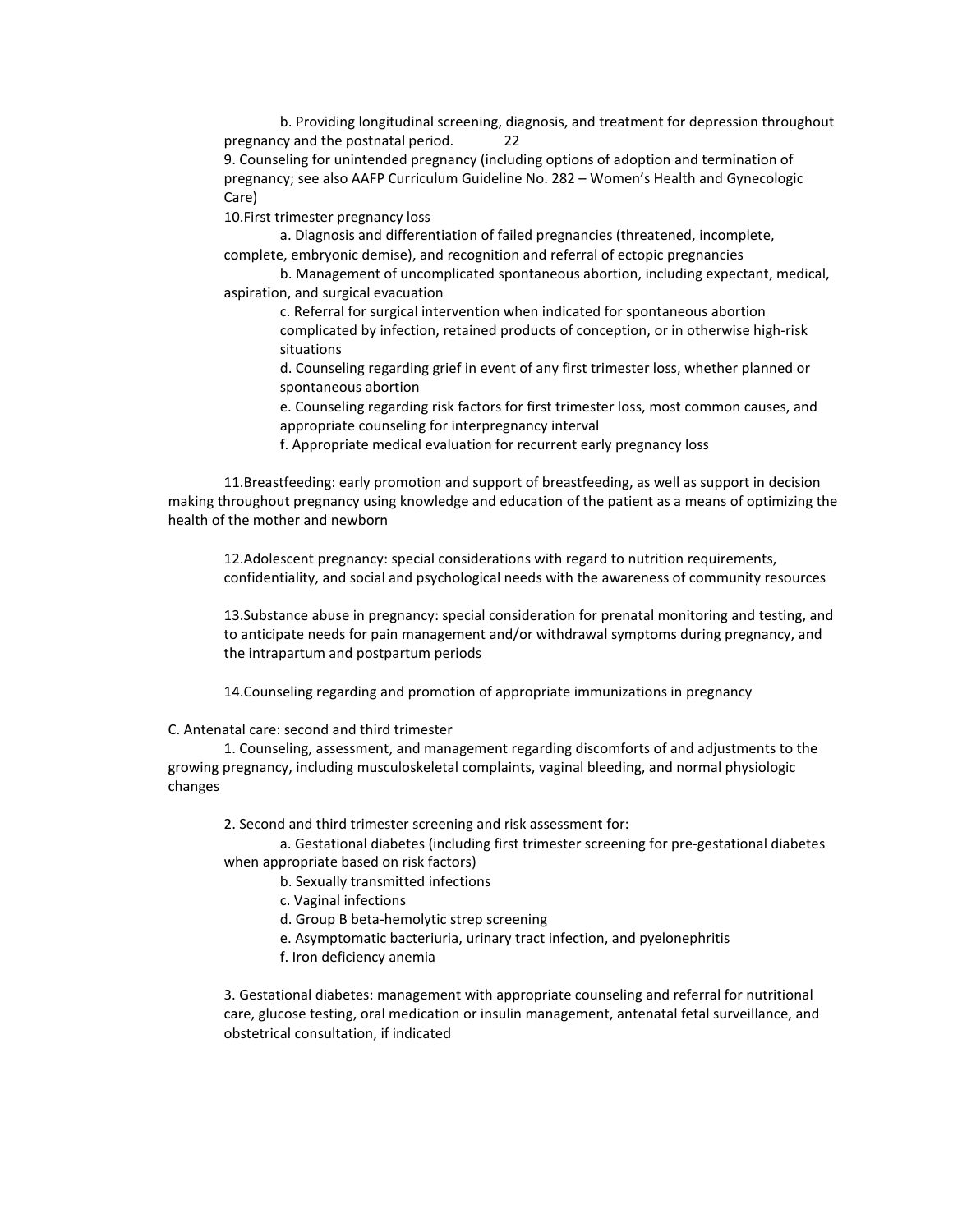4. Obstetrical complications: assessment and management, including indications for consultation with obstetrician or need for transfer of care

a. Preterm labor

b. Preterm prelabor rupture of membranes (PPROM)

- c. Intrauterine growth restriction (IUGR) d. Malpresentation
- e. Placental abruption
- f. Trauma/deceleration injuries
- g. Blood factor iso-immunization

h. Hypertensive disorders of pregnancy, including essential hypertension, gestational hypertension, preeclampsia, preeclampsia with severe features (severe headache, visual disturbances), HELLP syndrome, and eclampsia. Note increasing awareness that preeclampsia may present for the first time in the postpartum period up to six weeks after delivery

- i. Intrahepatic cholestasis of pregnancy
- j. Poly- and oligohydramnios

k. Fetal demise

l. Collaboration in management of high-risk patients with obstetric consultation; development of skills for early identification of patients at high risk of morbidity or mortality to mother or fetus; and appropriate, timely referral to maternal fetal medicine specialists 5. Medical complications during pregnancy, with appropriate consultation or referral to obstetrician/medical subspecialist:

- a. Asthma
- b. Pyelonephritis and renal calculi
- c. Thyroid disease (hypo and hyper)
- d. Chronic kidney disease
- e. Epilepsy
- f. Autoimmune disease (i.e., lupus)
- g. Cholelithiasis and acute cholecystitis
- h. Preexisting hypertension or diabetes
- i. Thromboembolic disease/thrombophilia
- j. Dilated cardiomyopathy
- k. Chronic pulmonary hypertension
- l. Valvular heart disease
- m. Obesity
- n. History of bariatric surgery and pregnancy

D. Peripartum care: labor and delivery

1. Normal labor and delivery

a. Understand the physiology of the three stages of labor and demonstrate effective management of all three stages, including management of contemporary normal and abnormal labor curves and active management of the third stage of labor

b. Demonstrate appropriate utilization and interpretation of external electronic fetal monitoring, with knowledge of the benefits and limitations of use and respect for individual and family desires for labor

c. Use appropriate obstetric analgesia and anesthesia; evaluate the need for pain control interventions and counsel appropriately. Include family presence and awareness of labor support methods such as Lamaze and Bradley methods

d. Anticipate and plan for needs of special populations (e.g., opiatedependent patients or other substance-abusing patients, women with extreme obesity)

e. Utilize non-pharmacologic methods of pain control in labor and delivery such as ambulation, hydrotherapy, change of positions, counterpressure, self-hypnosis, use of TENS units, use of intradermal sterile water injections for persistent back labor, etc.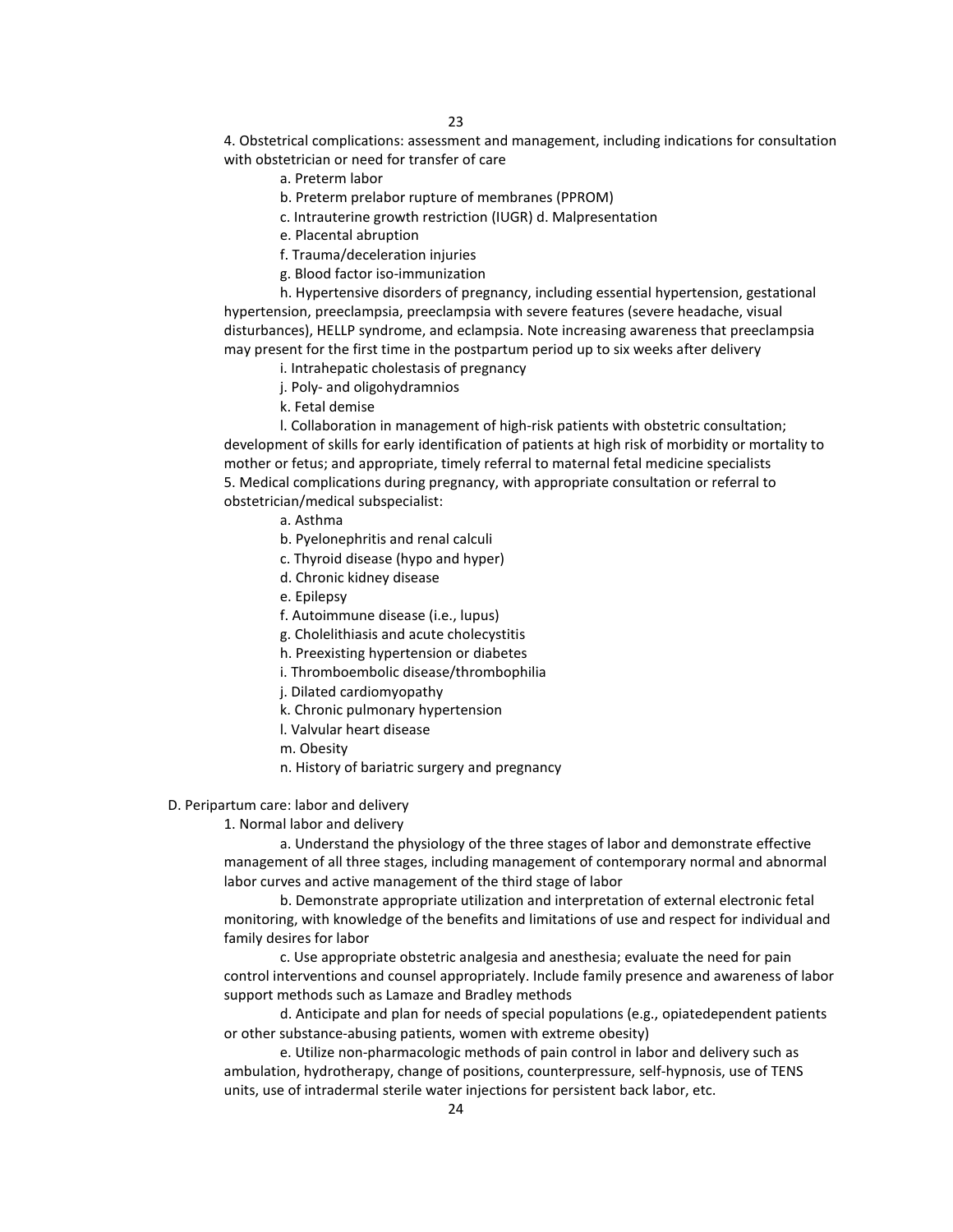f. Understand the evidence that supports the use of a doula to improve a number of birth and postpartum outcomes

g. Understand and demonstrate methods for protecting the perineum during the second stage of labor; understand indications for episiotomy

h. Understand the normal course of the third stage of labor and the steps involved to prevent excessive bleeding and reduce risk of postpartum hemorrhage using the active management techniques, as described in Advanced Life Support in Obstetrics (ALSO®)

i. Support and counsel patients regarding breastfeeding in the immediate postpartum period, utilizing support staff, such as lactation consultants, when indicated

#### 2. Complications during labor and delivery

a. Fetal malpresentation: understand fetal-pelvic relationships and the importance of early detection of different types of malpresentation and understand their compatibility with vaginal delivery

b. Understand that latent phase labor lasts until 6 cm dilation and that patience is warranted unless maternal or fetal health is jeopardized

c. Active phase labor dystocia: understand risk factors, prevention, recognition, and management, including placement of intrauterine pressure catheter monitors to titrate oxytocin infusion until adequate uterine contractions are maintained for (a minimum of) up to four hours

d. Post-term pregnancy: understand indications and risk assessments for induction of post-term pregnancy, including post-dates monitoring, and selection of management options, including cervical ripening agents, Pitocin induction, and artificial rupture of membranes; understand appropriate assessment and use of Bishop scoring for induction management

e. Premature and prolonged rupture of membranes: knowledge of appropriate interventions, including induction or augmentation of labor and use of prophylactic antibiotics, when indicated

f. Understand the important role that fetal malposition (occiput posterior/occiput transverse) plays in active phase dystocia and during stage two labor

g. Meconium: demonstrate awareness of the need for appropriate personnel to be present at the time of delivery and for appropriate intrapartum management of the neonate born with meconium-stained fluid, including counseling mothers and families about expectations for delivery

h. Emergencies: recognize signs and symptoms of potentially life-threatening emergencies during the peripartum period and utilize appropriate resuscitative techniques for mothers and babies; with obstetric consultation, co-manage placental abruption/hemorrhage, preeclampsia, eclampsia, amniotic fluid embolism, and disseminated intravascular coagulation (DIC)

i. Postpartum hemorrhage: recognize, diagnose, and appropriately manage, including knowledge of different medications, potential side effects, and medical comorbidities in which certain medications should not be used

j. Category 2 and 3 tracings: recognize early signs of fetal compromise and demonstrate appropriate interventions, including position change, tocolytics, maternal fluid administration, oxygen resuscitation, and amnioinfusion, as well as timely consultation, when necessary

k. Shoulder dystocia: understand risk factors, prevention, recognition, and management using ALSO protocols

l. Assisted deliveries: understand indications for and appropriate use and application of a vacuum extractor and forceps, with an understanding of ALSO protocols for safe use of vacuum extractor and forceps.

m. Cesarean section: understand indications, risks/benefits, and need for timely intervention and surgical consultation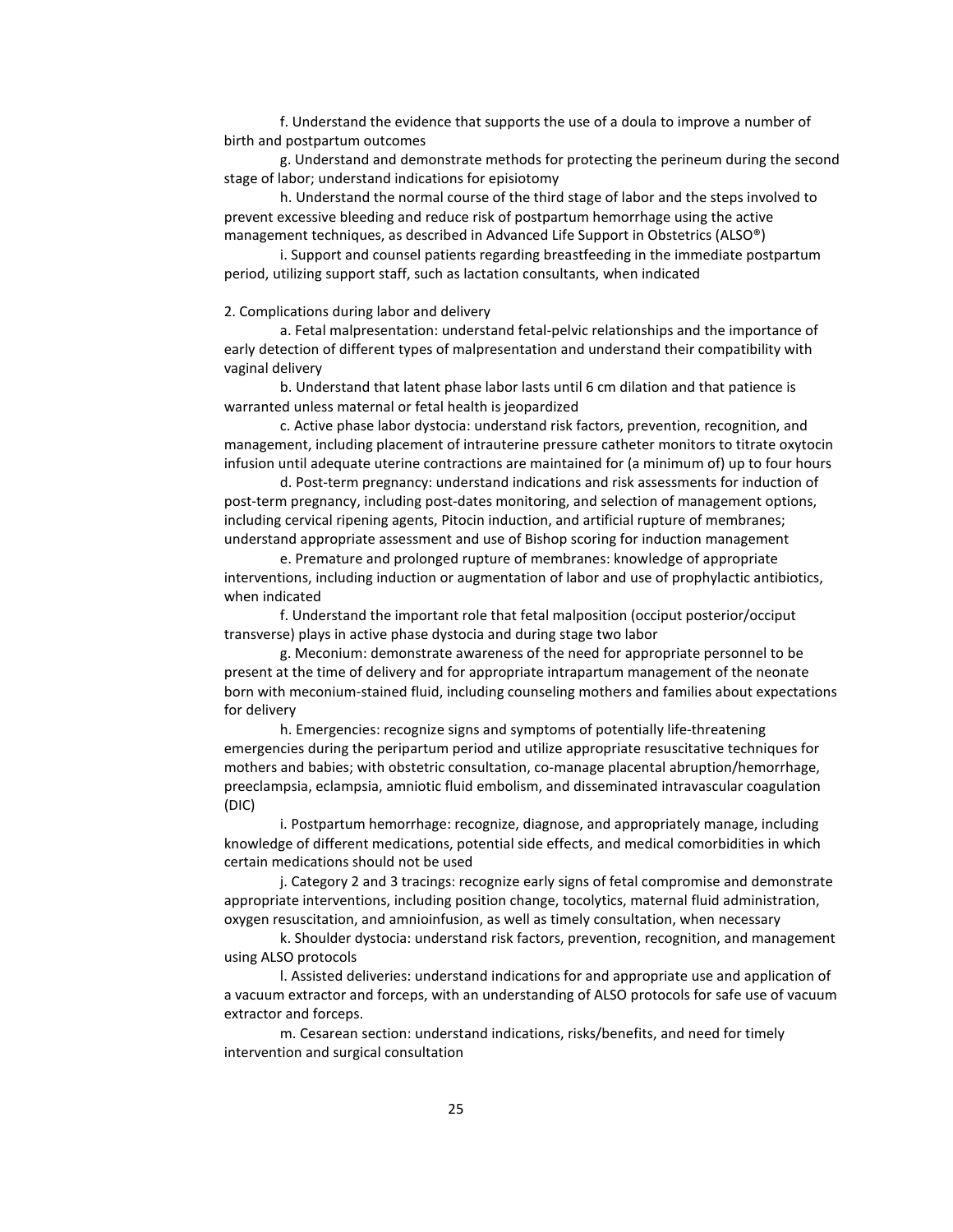n. Stillbirth: understand management options and care for the psychological needs of patients and families experiencing stillbirth or other catastrophic medical complications of pregnancy

o. Neonatal resuscitation: residents should maintain Pediatric Advanced Life Support (PALS) and/or Neonatal Resuscitation Program-Neonatal Advanced Life Support (NRP-NALS) certification and have experience as first responders for neonates requiring resuscitation

#### E. Postpartum care

1. Routine postpartum care, including understanding of normal lochia patterns, fluid shifts, education on perineal care, support of breastfeeding and maternal-child bonding, and counseling regarding postpartum contraceptive options

2. Recognition and appropriate evaluation and management of postpartum complications in the hospital, including:

a. Delayed postpartum hemorrhage

b. Postpartum fever and endometritis

c. Pain associated with normal uterine involution, episiotomy, or laceration repair; epidural- or spinal anesthesia-related pain or headache; and musculoskeletal injury associated with labor

d. Thromboembolic disease

e. Recognition that preeclampsia may present as a new disorder in the first six weeks postpartum usually with hypertension, severe headache, and visual disturbances, but may present with signs/symptoms of congestive heart failure (CHF).

f. Lactation: addressing difficulties in the newborn period g. Postpartum depression and other mood disorders

3. Later postpartum follow up

a. Normal and abnormal postpartum lochia and bleeding patterns

b. Awareness of and counseling/management for common breastfeeding difficulties, including problems with milk supply, latch, nipple soreness or cracking, blocked milk ducts, engorgement, and mastitis

c. Continued screening, assessment, and management of postpartum mood disorders

d. Postpartum intimate relationships and family dynamics

e. Parenting education and resources

4. Interconception care: counseling regarding child spacing, risks and monitoring related to prior pregnancy outcomes (e.g., gestational diabetes, pregnancy induced hypertension, prior preterm labor or birth, and thromboembolic disease) with specific knowledge of risk reduction for prevention of preterm birth

F. Newborn care (see AAFP Curriculum Guideline No. 260 – Care of Infants and Children) G. Consultation and referral

1. Understanding of the roles of the obstetrician, gynecologist, and subspecialist

2. Recognition of a variety of resources in women's health care delivery systems (e.g., Special

Supplemental Nutrition Program for Women, Infants, and Children [WIC], Planned Parenthood) 3. Regionalized perinatal care for high-risk pregnancies

4. Collaboration with other health care professionals (e.g., childbirth educator, lactation consultant, certified nurse midwife, nutritionist, dietician, parenting educator, social services, U.S. Department of Health and Human Services, mental health and addiction professionals)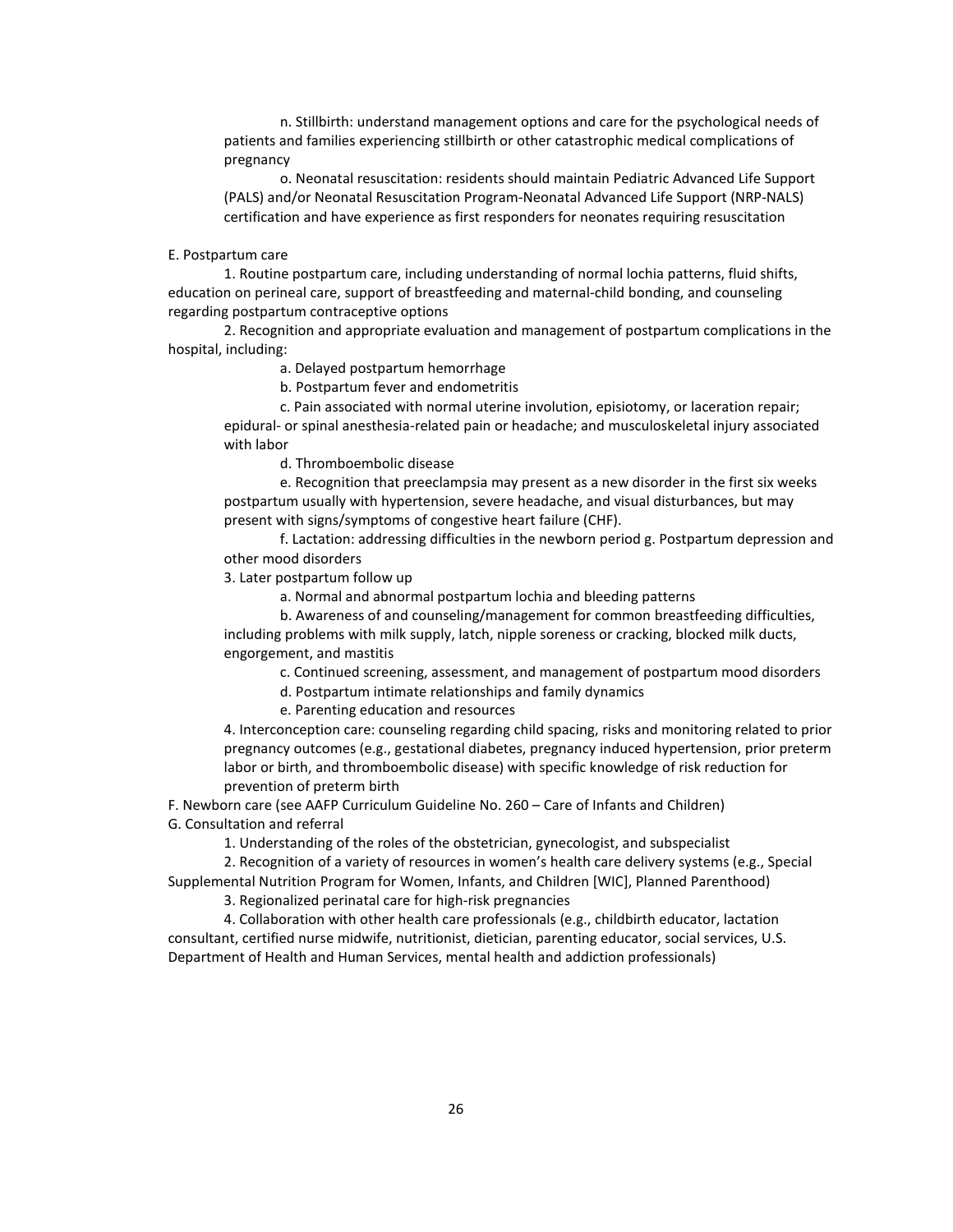#### **II. Gynecology (see AAFP Curriculum Guideline No. 282 – Women's Health and Gynecologic Care)**

#### **Skills**

I. Core skills: In the appropriate setting, the resident should demonstrate the ability to independently perform the following skills (when this is not available or appropriate, the resident should have exposure to the opportunity to practice these skills):

A. Pregnancy: independent performance

1. History, physical examination, counseling, and laboratory and clinical monitoring throughout pregnancy

- 2. Assessment (general impression, not formal measurements) of pelvic adequacy
- 3. Assessment of estimated fetal weight and position by Leopold maneuvers
- 4. Performance and interpretation of non-stress tests and stress tests
- 5. Limited obstetric ultrasound examination (fetal position, amniotic fluid index, placental
- location, cardiac activity)

6. Management of labor with accurate assessment of cervical progress and fetal presentation

and lie

- 7. Induction and augmentation of labor, including artificial rupture of membranes
- 8. Placement of fetal scalp electrode
- 9. Placement of intrauterine pressure catheter
- 10.Amnioinfusion
- 11.Local anesthesia
- 12.Spontaneous cephalic delivery
- 13.Active management of the third stage of labor
- 14.Episiotomy
- 15.Repair of episiotomies and lacerations (including third-degree)
- 16.Neonatal resuscitation
- B. Pregnancy: exposure and practice
	- 1. Vacuum extraction
	- 2. Emergency breech delivery

3. Management of common intrapartum problems (e.g., malpresentation, unanticipated shoulder dystocia, manual removal of placenta)

- 4. Pudendal block anesthesia
- 5. First assisting at cesarean delivery
- 6. Vaginal birth after previous cesarean delivery
- 7. Dilation and curettage for incomplete abortion (may be an "advanced skill" at some programs)
- C. Gynecology (see AAFP Curriculum Guideline No. 282 Women's Health and Gynecologic Care)

D. Family planning and contraception (see AAFP Curriculum Guideline No. 282 – Women's Health and Gynecologic Care)

II. Advanced skills: For family medicine residents who are planning to practice in communities without readily available obstetric-gynecologic consultation and who will need to provide a more complete level of obstetricgynecologic services, additional, intensified experience is recommended. This experience should be agreed on by the maternity operations committee (defined below) and be tailored to the needs of the resident's intended practice. This additional training may occur within the three years of residency. Family medicine residents planning to include the procedures listed below in their practices should obtain additional experience taught by appropriately skilled family physicians and (or in collaboration with) OBGYNs as appropriate. Due to variance in availability of training, some of these skills may be considered "core" skills at some residency programs, particularly those offering advanced obstetrical fellowships.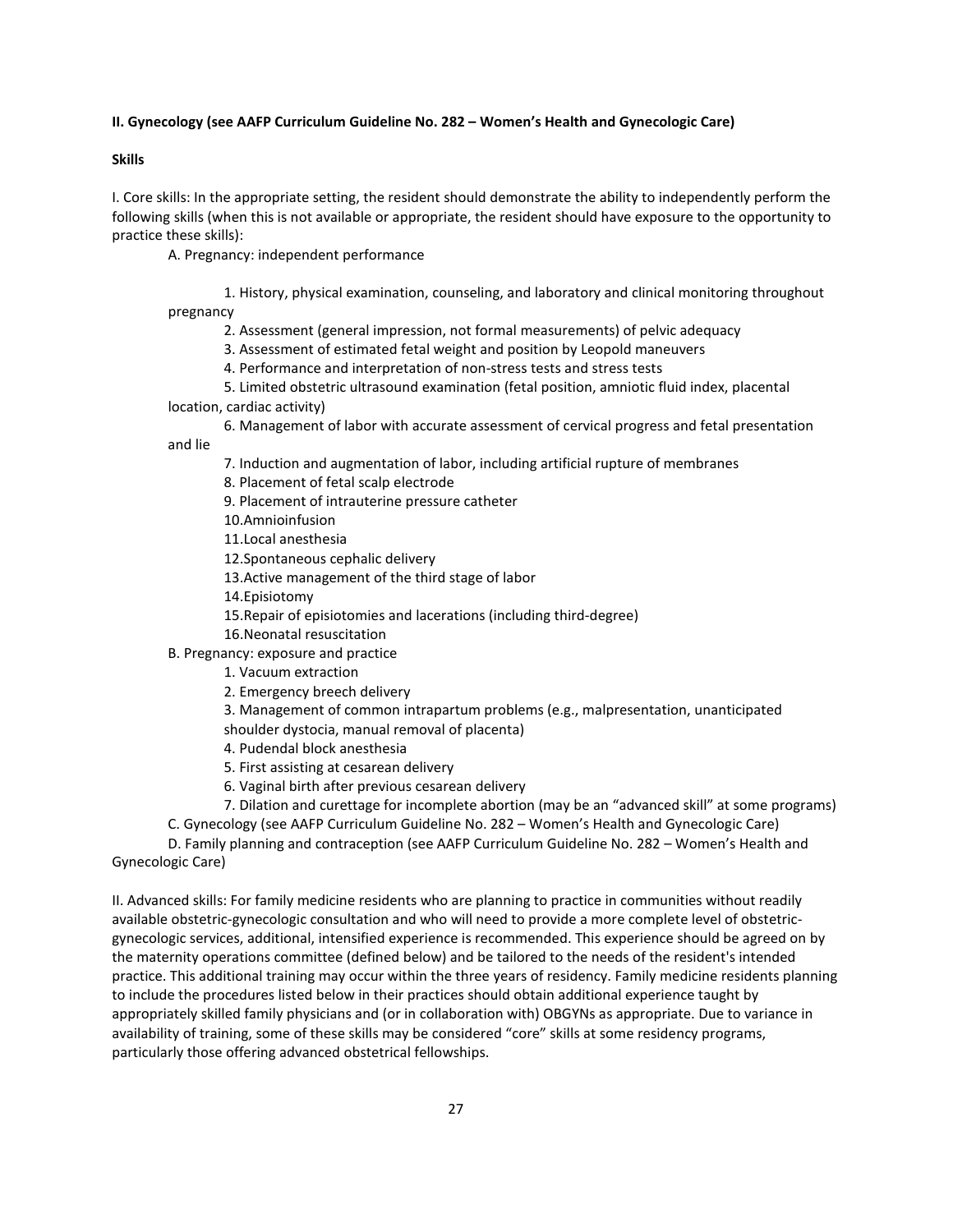#### A. Pregnancy

- 1. Ultrasound-guided amniocentesis during mid-trimester and third trimester
- 2. Conduction anesthesia and analgesia (not routinely taught by OB-GYNs)
- 3. Management of early preterm labor or preterm rupture of membranes
- 4. Management of multiple gestation
- 5. Management of planned breech delivery
- 6. External cephalic version
- 7. Operative vaginal delivery (vacuum and forceps)
- 8. Fourth-degree laceration repair
- 9. Management of severe preeclampsia or eclampsia
- 10.Management of complications of vaginal birth after previous cesarean delivery

#### B. Surgery

- 1. Performance of cesarean delivery
- 2. Performance of dilation and curettage (D&C) for management retained placenta
- 3. Postpartum tubal ligation with and without cesarean delivery

C. Gynecology (see AAFP Curriculum Guideline No. 282 – Women's Health and Gynecologic Care)

D. Family planning and contraception (see AAFP Curriculum Guideline No. 282 – Women's Health and Gynecologic Care)

#### **Implementation**

Core knowledge and skills should require a minimum of two months of experience in a structured obstetrics educational program, with an additional one month dedicated to gynecologic care (see AAFP Curriculum Guideline No. 282 – Women's Health and Gynecologic Care). Adequate emphasis on both ambulatory and hospital care should be provided. Residents will obtain substantial additional experience in maternity care throughout the three years of their continuity practices. Ideally, residencies should have several core family medicine faculty members skilled in performing and teaching comprehensive maternity care, in addition to OB-GYN specialists in a supportive role.

Programs for family medicine residents should have a collaborative relationship between family medicine faculty and OB-GYNs at the training institution. OB-GYNs may be a formal part of the faculty or be collaborative consultants. Depending on the setting, challenges may exist if the training of OB-GYN residents is privileged over that of family physicians or if practice styles differ among the physicians involved in training residents. Therefore, it is recommended that an operational committee be established for the practice of maternity care at any institution involved in graduate medical education. Part of its mission should be the training of family medicine residents. Members of the committee should represent both family medicine and OB-GYN departments, as well as involving community family physicians who practice maternity care (in communities where they exist). Members should be approved by chairs of the respective departments of the sponsoring educational institution.

These physicians should collaborate in the design, implementation, and evaluation of the training of family medicine residents in OB-GYN care. It should be the responsibility of this operational committee to develop objectives that align with the goals of the training program, to monitor resident experiences, and to assist in the evaluation of faculty teaching skills. Educational institutions sponsoring graduate medical education should assume responsibility for the overall program. A curriculum in OB-GYN for family medicine residents should incorporate knowledge of diagnosis, management, core skills, and advanced skills. In this document, management implies responsibility for and provision of care and, when necessary, consultation and/or referral.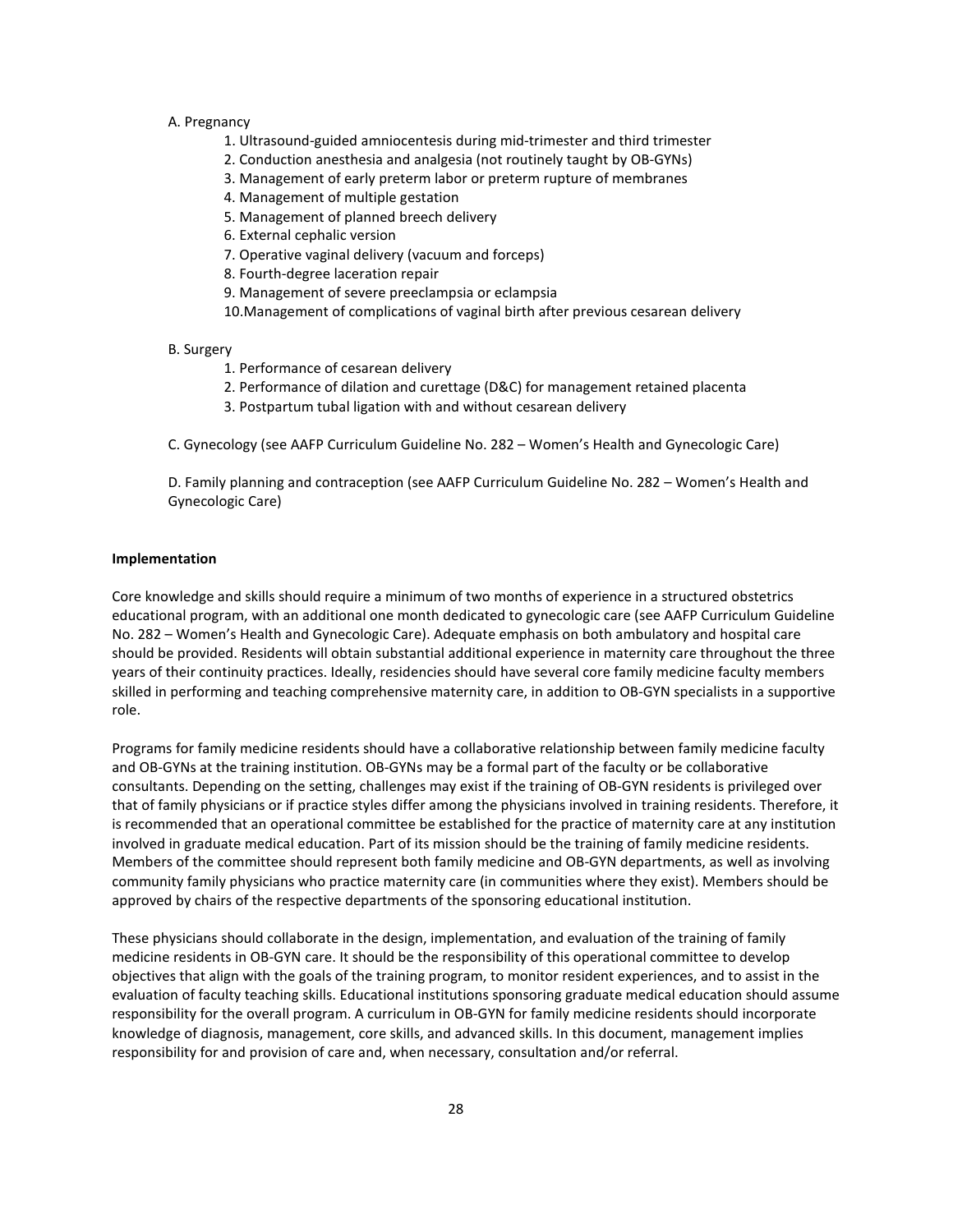This AAFP Curriculum Guideline in maternity care for family medicine residents is intended to aid residency directors in developing curricula and to assist residents in identifying areas of necessary training. Following these recommendations—which are designed as guidelines rather than as residency program requirements—should result in graduates of family medicine residency programs who are well prepared to provide quality medical care in the areas of maternity care, labor, and delivery. These guidelines are not intended to serve as criteria for hospital privileging or credentialing. The assignment of hospital privileges is a local responsibility and is based on training, experience, and current competence.

The AAFP would like to recognize the United States Breastfeeding Committee (USBC) for their work in developing Core Competencies in Breastfeeding Care and Services for All Health Professionals. The document provided a framework for this AAFP Curriculum Guideline. The USBC document can be downloaded at: [www.usbreastfeeding.org/p/cm/ld/fid=170.](http://www.usbreastfeeding.org/p/cm/ld/fid=170)

#### **Resources**

American Academy of Family Physicians. Preconception care. Position paper. 2016. www.aafp.org/about/policies/all/preconception-care.html.

American Academy of Pediatrics (AAP) Committee on Fetus and Newborn. American College of Obstetricians and Gynecologists (ACOG) Committee on Obstetric Practice. Guidelines for Perinatal Care. 8th ed. Elk Grove Village, IL.: American Academy of Pediatrics. 2017.

American College of Obstetricians and Gynecologists. Bariatric surgery and pregnancy. ACOG Practice Bulletin No. 105. Obstet Gynecol. 2009; 113:1405-1413.

American College of Obstetricians and Gynecologists. Early pregnancy loss. Practice Bulletin No. 150. Obstet Gynecol. 2015;125:1258-1267.

American College of Obstetricians and Gynecologists. Report of the American College of Obstetricians and Gynecologists' task force on hypertension in pregnancy. Obstet Gynecol. 2013 Nov;122(5):1122-121.

American College of Obstetricians and Gynecologists. Safe prevention of the primary cesarean delivery. Obstetric care consensus No. 1. Obstet Gynecol. 2014;123:693-711.

Chang PC, Leeman L, et al. Family medicine obstetrics fellowship graduates: training and post-fellowship experience. Fam Med. 2008;40(5):326-332.

Coutinho AJ, Cochrane A, et al. Comparison of intended scope of practice for family medicine residents with reported scope of practice among practicing family physicians. JAMA. 2015;314(22):2364-2372. Creasy RK, Resnik R, et al.

Creasy and Resnik's Maternal-Fetal Medicine: Principles and Practice. 7th ed. Philadelphia, Pa.: Saunders; 2013.

Cunningham FG, Leveno KJ, et al. Williams Obstetrics. 24th ed. New York, NY: McGraw-Hill Medical; 2014. Deutchman M, Tubay AT, et al. First trimester bleeding. Am Fam Physician. 2009; 79(11):985-992.

Dresang LT, Yonke N. Management of spontaneous vaginal delivery. Am Fam Physician. 2015;92:202-208.

Farahi N, Zolotor A. Recommendations for preconception counseling and care. Am Fam Physician. 2013;88(8):499- 506.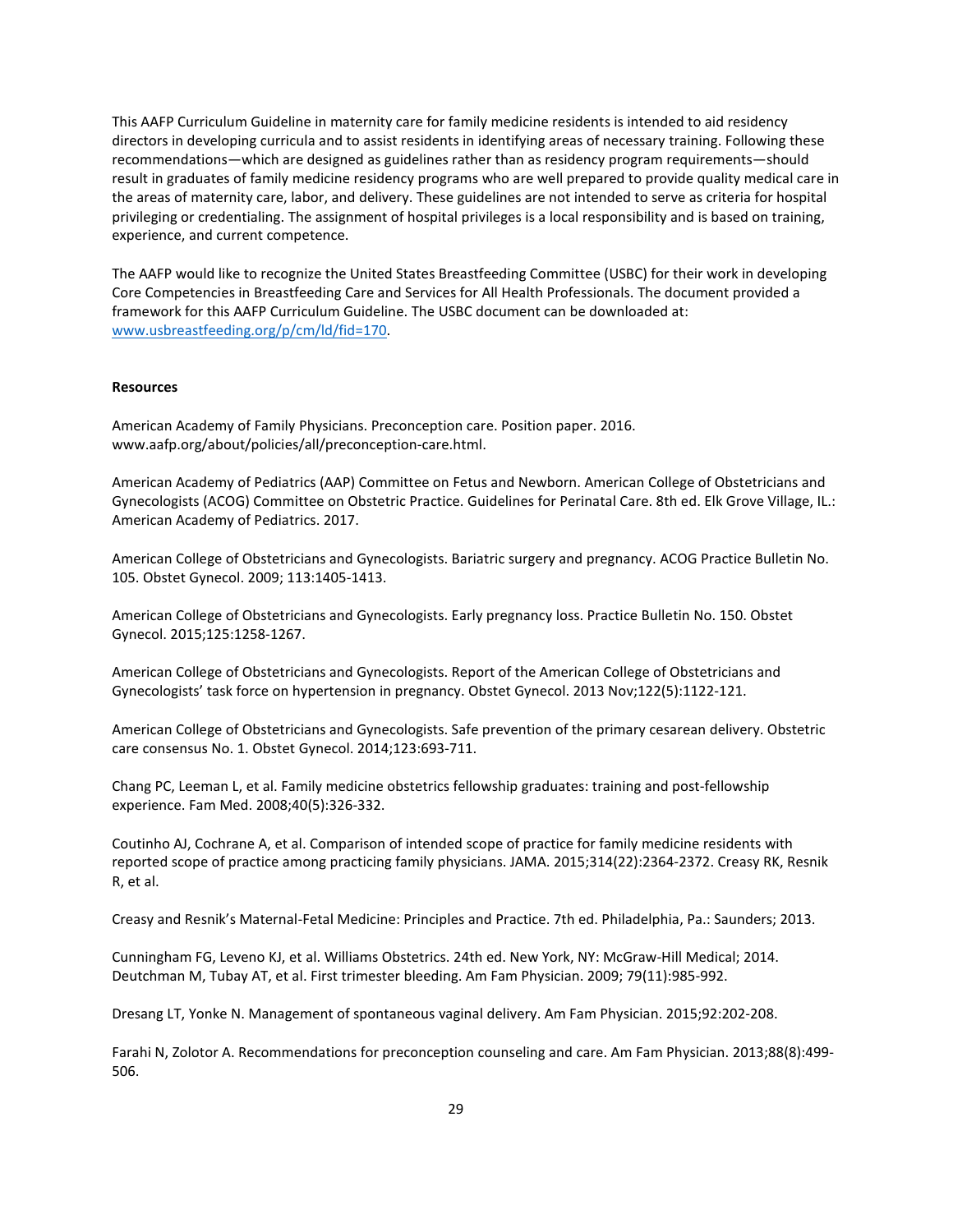Fritz MA, Speroff L. Clinical Gynecologic Endocrinology and Infertility. 8th ed. Philadelphia, Pa.: Lippincott Williams & Wilkins; 2010.

Gabbe SG, Niebyl JR, et al. Obstetrics: Normal and Problem Pregnancies. 7th ed. Philadelphia, Pa.: Saunders, 2016.

Hartling L, et al, Benefits and harms of treating gestational diabetes mellitus: a systematic review and metaanalysis for the U.S. Preventive Services Task Force and the National Institutes of Health Office of Medical Applications of Research. Ann Intern Med 2013;159:1

Hofmeyr GJ, Lawrie TA, et al. Calcium supplementation during pregnancy for preventing hypertensive disorders and related problems. Cochrane Database Syst Rev. 2014;(6):CD001059.

Kelly BF, Sicilia JM, et al. Advanced procedural training in family medicine: a group consensus statement. Fam Med. 2009;41(6):398-404.

LeFevre ML, U.S. Preventive Services Task Force. Low-dose aspirin use for the prevention of morbidity and mortality from preeclampsia: U.S. Preventive Services Task Force recommendation statement. Ann Intern Med. 2014;161(11):819-826.

O'Connor E, Rossom RC, et al. Primary care screening for and treatment of depression in pregnant and postpartum women: Evidence repost and systematic review for the US Preventive Services Task Force. JAMA. 2016;315:388- 406.

Riley L, Wertz M, et al. Obesity in pregnancy: risks and management. Am Fam Physician. 2018;97(0):559-561.

Zakrzewski L, Sur D. Immunizations in pregnancy. Am Fam Physician. 2013;87(12):828-830. Zolotor AJ, Carlough MC. Update on prenatal care. Am Fam Physician. 2014;89(3):199- 208.

#### **Web Sites**

Agency for Healthcare Research and Quality. Guidelines and Measures. www.guideline.gov/ American Academy of Pediatrics[. www.aap.org/](http://www.aap.org/)

American Congress of Obstetricians and Gynecologists. [www.acog.org/](http://www.acog.org/)

American Family Physician (AFP): Labor, Delivery, and Postpartum Issues. [www.aafp.org/afp/topicModules/viewTopicModule.htm?topicModuleId=16](http://www.aafp.org/afp/topicModules/viewTopicModule.htm?topicModuleId=16)

American Family Physician (AFP). Prenatal Care. [www.aafp.org/afp/topicModules/viewTopicModule.htm?topicModuleId=25](http://www.aafp.org/afp/topicModules/viewTopicModule.htm?topicModuleId=25)

Association of Maternal & Child Health Programs[. www.amchp.org/](http://www.amchp.org/)

Centers for Disease Control and Prevention. Health Equity. Advancing Women's Health and Safety. www.cdc.gov/women

Centers for Disease Control and Prevention. Reproductive Health. Maternal and Infant Health. www.cdc.gov/reproductivehealth/MaternalInfantHealth/

World Health Organization[. www.who.int/](http://www.who.int/)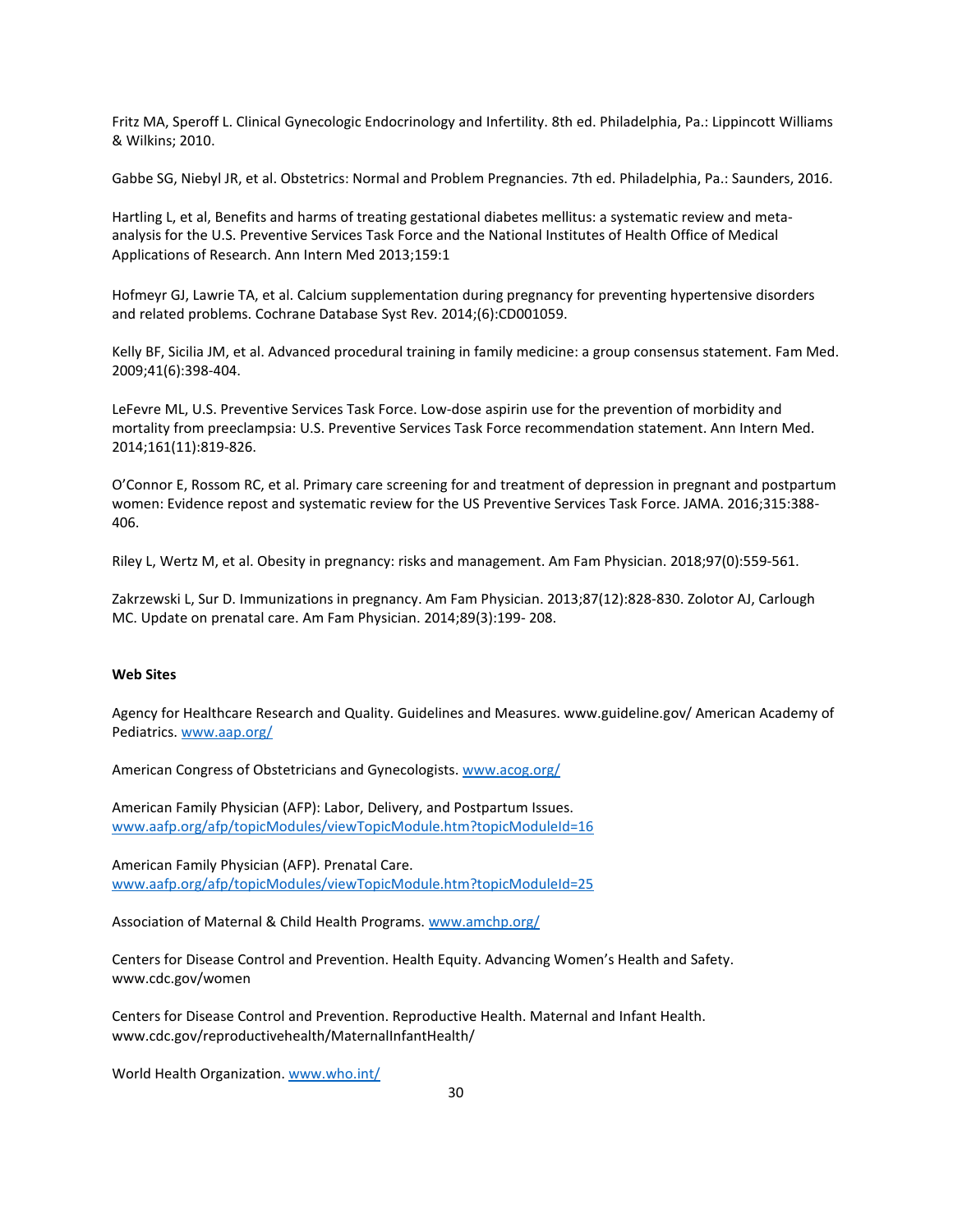Published 07/80 Reformatted 07/88 Revised/Retitled 03/98 Revised 2/08 Revised 11/09 by Hinsdale Family Medicine Residency Revised 09/12 by Eastern Maine Medicine Center Family Medicine Residency Revised/Retitled 06/14 by Bayfront Health St. Petersburg Family Medicine Residency, FL Revised 08/16 by Lancaster General Family Medicine Residency, Lancaster, Pa. Revised 08/18 by Phelps Family Medicine Residency Program, Sleepy Hollow, NY

#### **AAFP--ACOG Joint Statement Cooperative Practice and Hospital Privileges**

This joint statement was developed by a joint task force of the American Academy of Family Physicians and the American College of Obstetricians and Gynecologists.

Access to maternity care is an important public health concern in the United States. Providing comprehensive perinatal services to a diverse population requires a cooperative relationship among a variety of health professionals, including social workers, health educators, nurses and physicians. Prenatal care, labor and delivery, and postpartum care have historically been provided by midwives, family physicians and obstetricians. All three remain the major caregivers today. A cooperative and collaborative relationship among obstetricians, family physicians and nurse midwives is essential for provision of consistent, high quality care to pregnant women.

Regardless of specialty, there should be shared common standards of perinatal care. This requires a cooperative working environment and shared decision-making. Clear guidelines for consultation and referral for complications should be developed jointly. When appropriate, early and ongoing consultation regarding a woman's care is necessary for the best possible outcome and is an important part of risk management and prevention of professional liability problems. All family physicians and obstetricians on the medical staff of the obstetric unit should agree to such guidelines and be willing to work together for the best care of patients. This includes a willingness on the part of obstetricians to provide consultation and back-up for family physicians who provide maternity care. The family physician should have knowledge, skills and judgment to determine when timely consultation and/or referral may be appropriate.

The most important objective of the physician must be the provision of the highest standards of care, regardless of specialty. Quality patient care requires that all providers should practice within their degree of ability as determined by training, experience and current competence. A joint practice committee with obstetricians and family physicians should be established in health care organizations to determine and monitor standards of care and to determine proctoring guidelines. A collegial working relationship between family physicians and obstetricians is essential if we are to provide access to quality care for pregnant women in this country.

#### A. Practice privileges

The assignment of hospital privileges is a local responsibility and privileges should be granted on the basis of training, experience and demonstrated current competence. All physicians should be held to the same standards for granting of privileges, regardless of specialty, in order to assure the provision of high quality patient care. Prearranged, collaborative relationships should be established to ensure ongoing consultations, as well as consultations needed for emergencies. 19 The standard of training should allow any physician who receives training in a cognitive or surgical skill to meet the criteria for privileges in that area of practice. Provisional privileges in primary care, obstetric care and cesarean delivery should be granted regardless of specialty as long as training criteria and experience are documented. All physicians should be subject to a proctorship period to allow demonstration of ability and current competence. These principles should apply to all health care systems.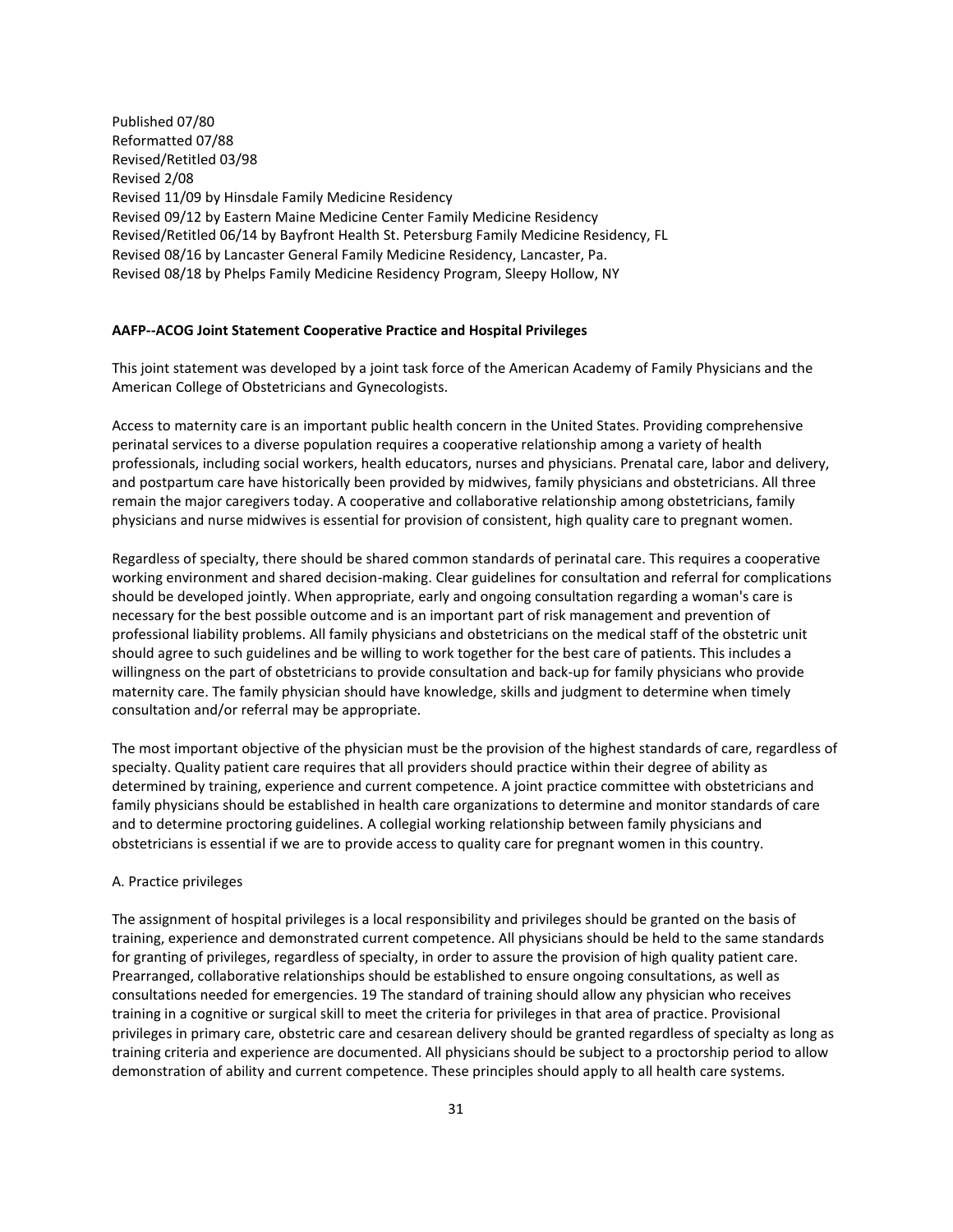#### B. Interdepartmental relationships

Privileges recommended by the department of family medicine shall be the responsibility of the department of family medicine. Similarly, privileges recommended by the department of obstetrics-gynecology shall be the responsibility of the department of obstetrics-gynecology. When privileges are recommended jointly by the departments of family medicine and obstetrics-gynecology, they shall be the joint responsibility of the two departments. (1998) (2014 April BOD)

Link to AAFP – ACOG Joint Statement: Cooperative Practice and Hospital Privileges. <http://www.aafp.org/about/policies/all/aafp-acog.html>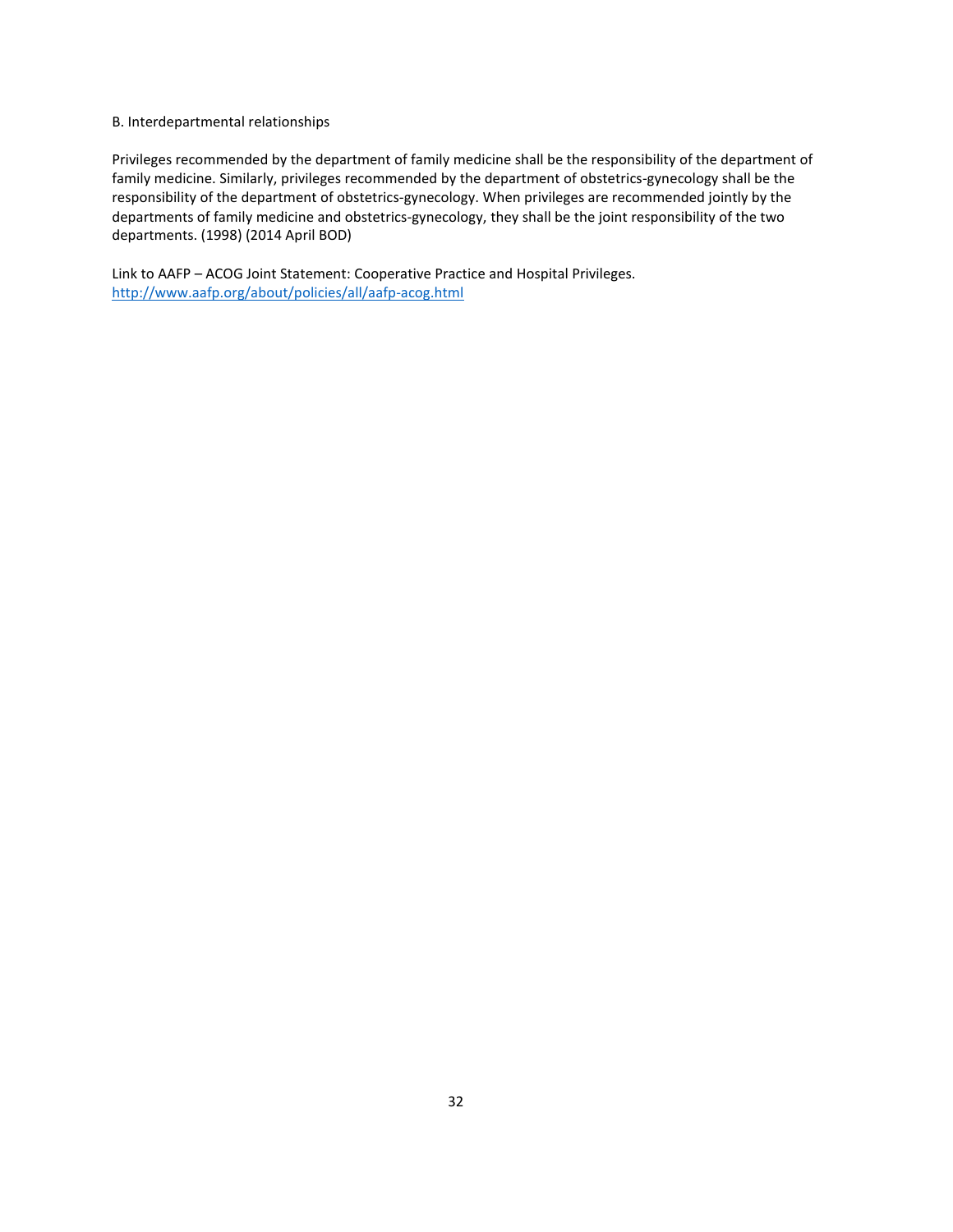### **FM OB Fellowship Reading/Didactical Curriculum**

- Developed 2020-2021
- Dr. R. Parmar & Dr. H. Hill

#### Learning objectives

Fellow should be able to:

- Read assignments to prepare for both inpatient service and outpatient clinic;
- Begin by developing a broad base of knowledge and then layer details as the year progresses;
- Review and Evaluate journal articles to support or change published data;
- Lead resident education on labor and delivery after developing evidence-based approach to management and treatment of obstetric related concerns;
- Maintain a continuing checklist of relevant evidence-based articles in obstetrics and women's health to support lifelong learning;

#### Methods

- Discussion of articles/chapters
- Viewing of selected prerecorded lectures/videos/audio recordings
- Participation in and leading of hands on simulations
- Completion of interactive modules through ACOG

Assessments:

- Weekly didactics time consisting of review of preread topics with fellow and faculty mentor/lead assigned to the week also familiar with topic
- Readings from Gabbe assessed using questions from Gabbe's Obstetrics Study Guide
- Review of didactic sessions every quarter provided in 360 format

#### Texts:

-Cunningham and Gilstrap's Operative Obstetrics -Gabbe et al Obstetrics Normal and Problem Pregnancies 8th edition -Gabbe's Obstetrics Study Guide -Creasy & Resnik Maternal-Fetal Medicine, 8th edition -Simpkins The Labor Progress Handbook - Protocols for High Risk Pregnancy, 6th edition

Websites/Podcasts/Recorded lectures: -SMFM, ACOG, AAFP -OBG project -Dr. Chapa's Clinical Pearls -CREOGs over coffee -Baby Doctor Mamas -UCSF recorded lectures -AAFP Maternity Care Conference Lectures -Ultrasound Lectures: https://www.aium.org/uls/index.htm

Journals for journal club: The Green Journal—ACOG The Blue Journal —RCOG British journal The Gray Journal—AJOG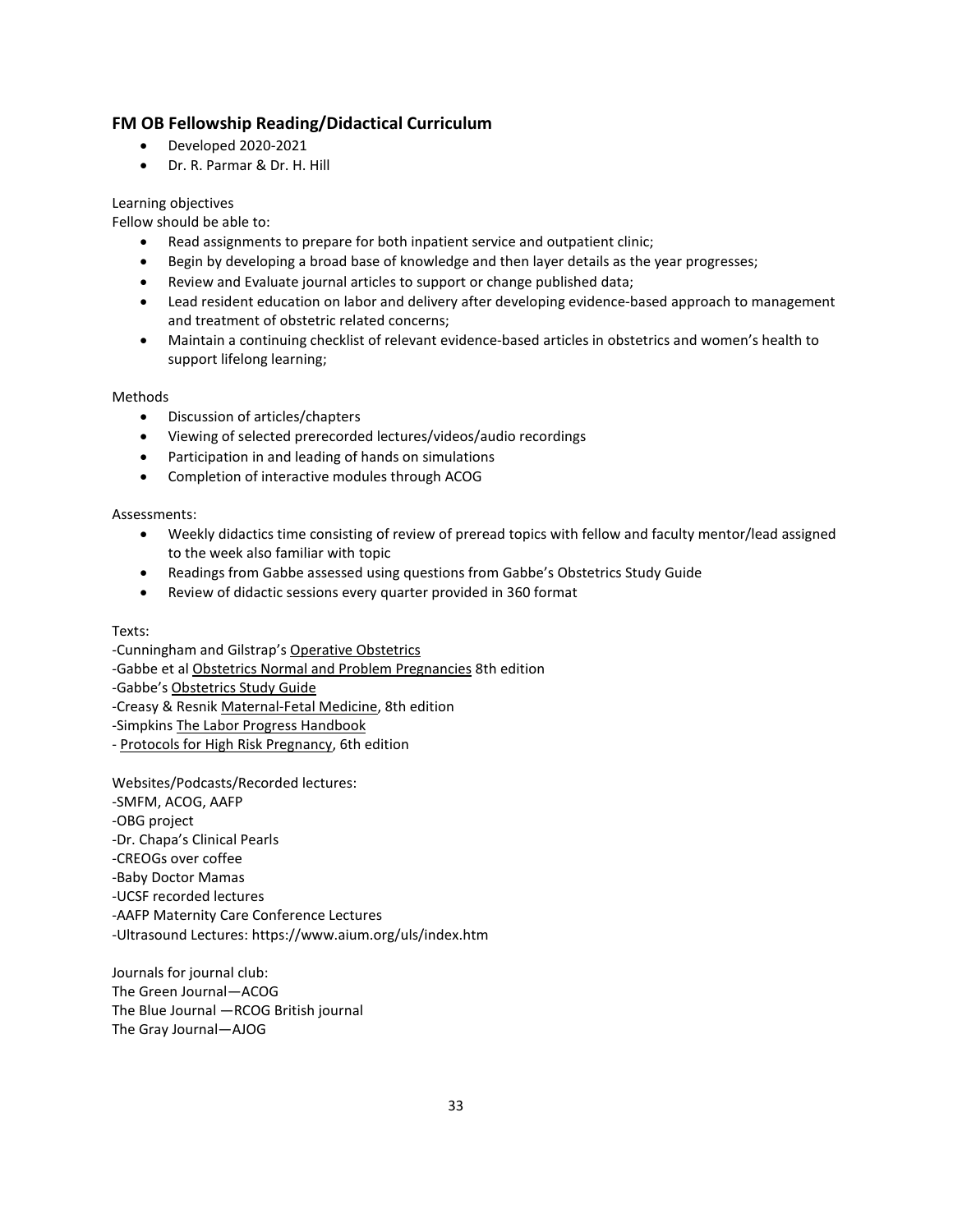Additional GYN/Newborn topics:

- d&c
- Cervical cancer: PAP, colpo, leep
- Contraception
- Menopause?
- NRP topics

#### Outline

#### July

- Evidence based c-section articles
- Clark et al, Prevention of 1st c-section
- Tools and suture
- Sterilization techniques
- GBBS guidelines
- Postpartum hemorrhage
- Operative complications

#### August

- Hypertensive disorders
- Diabetes
- Hemorrhage chapters and hands on
- Shoulder Dystocia
- Triple I/chorio/endometritis
- Normal and abnormal labor
- Cervical cancer screening
- Maternal mortality; lecture from UCSF or T. Johnson specifics regarding Missouri

#### September

- Prenatal care
- Postpartum care
- Antepartum fetal evaluation
- Induction of labor
- Breech presentation
- Contraception

#### October

- Prematurity complications
- PROM/PPROM ch in gabbe
- Post term
- VBAC
- Infant loss/IUFD
- Early pregnancy loss; medication management, surgical management
- Genetic testing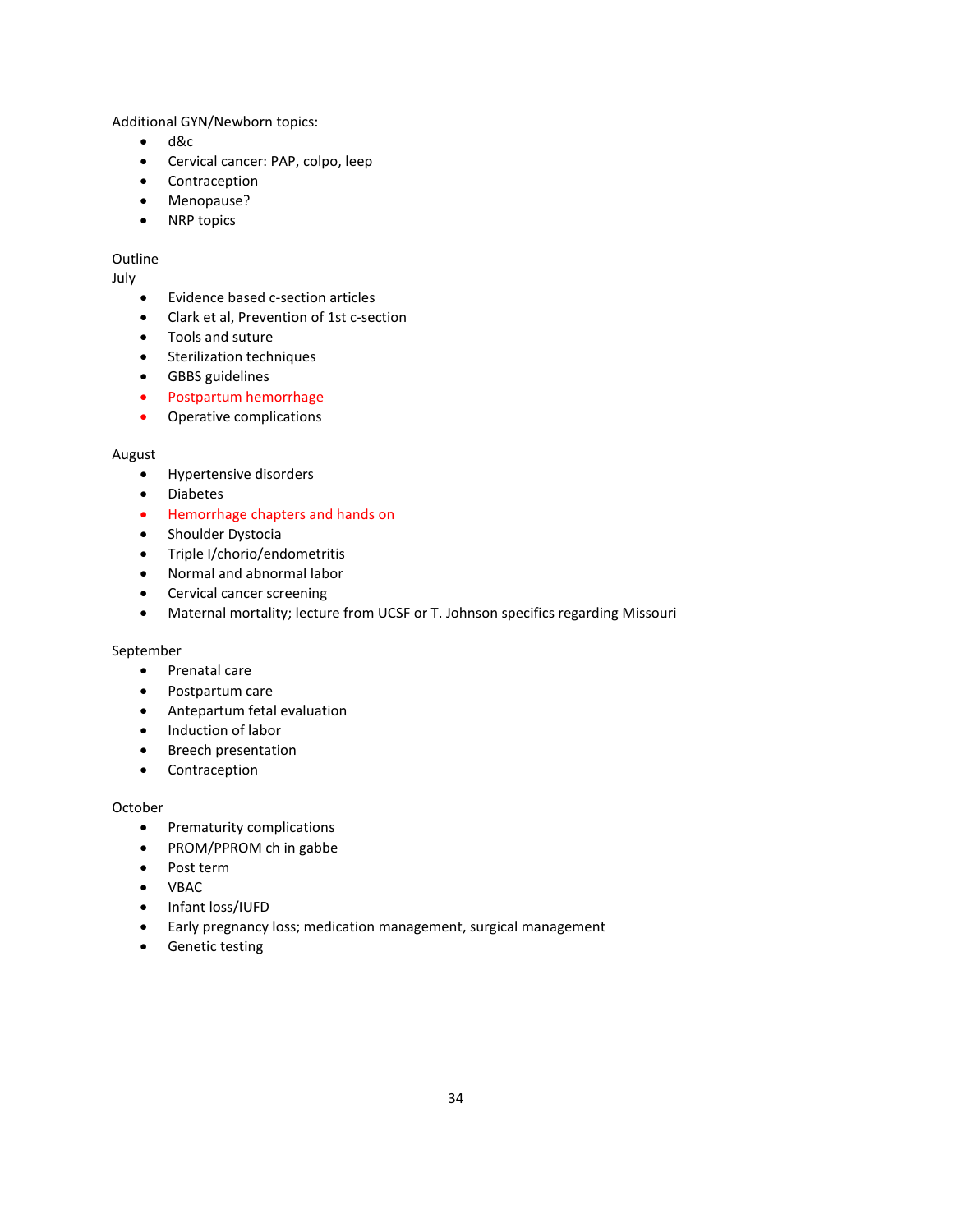#### November

- Placental disease
- Fluid disorders
- Alloimmunization
- Breastfeeding
- Depression
- Anemia in pregnancy

### December

- Ob us ch
- FGR/IUGR
- Infections in pregnancy
- Pain control in pregnancy

#### January

- Maternal physiology
- Cardiac disease
- Respiratory disorders
- Skin diseases in pregnancy
- Thyroid
- Multigestation

#### February

- Infections (bacterial, viral, torch)
- Hepatitis
- Thromboembolism
- Cervical insufficiency

March

April/May

May/June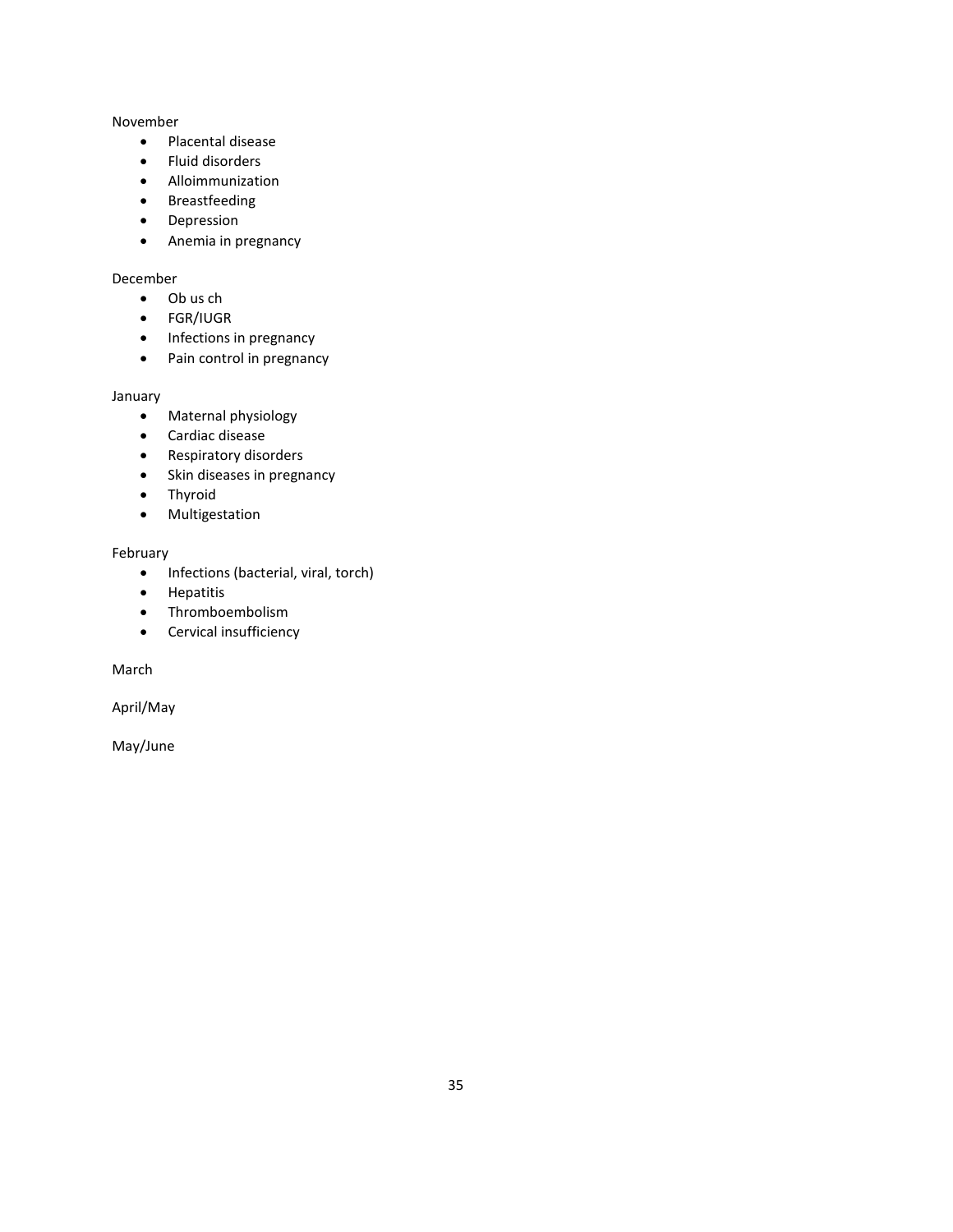#### **Chapters in Gabbe**

Cesarean delivery ch 19 Preconception and prenatal care ch 6 OB US ch 9 Amniotic fluid disorders ch 35 Preterm labor and birth ch 29 PROM 30 Maternal physiology Ch 3 Genetic screening Ch 10 The neonate ch 22 Normal labor and delivery ch 12 Abnormal labor and induction ch 13 Operative vaginal delivery ch 14 Antepartum fetal evaluation 219 Malpresentation ch 17 Postpartum hemorrhage ch 18 VBAC ch 20 Placenta accreta ch 21 Postpartum care ch 24 Early pregnancy loss and stillborn ch 27 preE and HTN ch 31 FGR/IUGR ch 33 Heart disease in pregnancy ch 37 Respiratory disease in pregnancy ch 39 DM in pregnancy ch 40 Skin diseases in pregnancy ch 51 Lactation and Breastfeeding ch 25 Multiple gestations 32 Cervical insufficiency ch 28 Obesity in pregnancy ch 41 maternal/perinatal infections Ch 52 Viral Infections ch 53 Bacterial Infections ch 54 Thyroid Parathyroid ch 42 Thromboembolic disorders in pregnancy ch 45 OB anesthesia ch 16

#### **Chapters in Protocols for High-Risk Pregnancies**

• out of date on several topics but nice guide of different topics

Tobacco/etoh/environment Depression Antenatal testing

#### **Maternal disease**

Maternal anemia Sickle cell disease ITTP Autoimmune disease